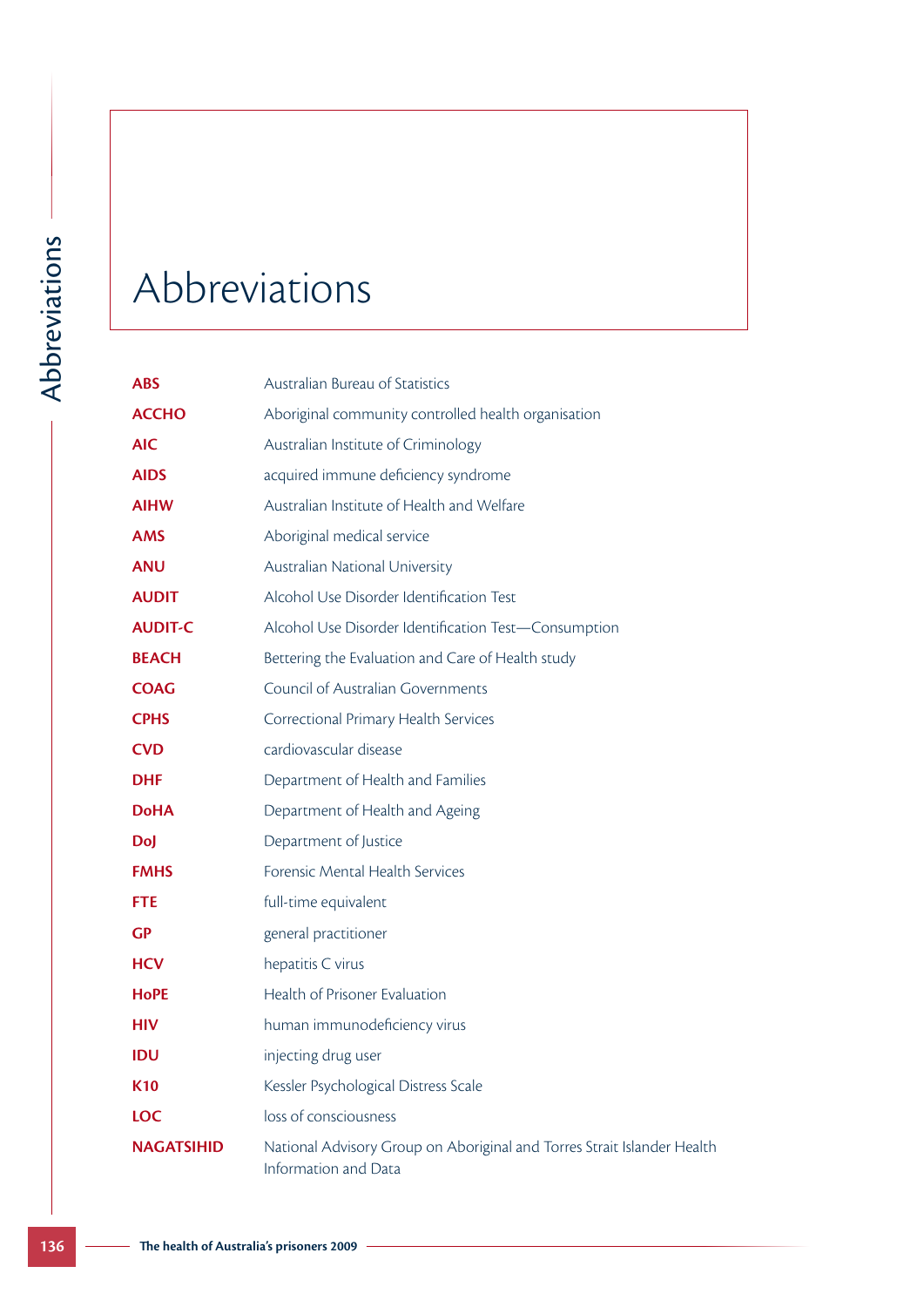|                          | The health of Australia's prisoners 2009                             | 137           |
|--------------------------|----------------------------------------------------------------------|---------------|
|                          |                                                                      |               |
|                          |                                                                      |               |
|                          |                                                                      |               |
|                          |                                                                      |               |
|                          |                                                                      |               |
|                          |                                                                      |               |
| <b>NT</b>                | Northern Territory                                                   |               |
| <b>ACT</b>               | Australian Capital Territory                                         |               |
| <b>Tas</b>               | Tasmania                                                             |               |
| <b>SA</b>                | South Australia                                                      |               |
| <b>WA</b>                | Western Australia                                                    |               |
| Qld                      | Queensland                                                           |               |
| <b>Vic</b>               | Victoria                                                             |               |
| <b>NSW</b>               | New South Wales                                                      |               |
| Australian jurisdictions |                                                                      |               |
| <b>USA</b>               | United States of America                                             |               |
| <b>UK</b>                | United Kingdom                                                       |               |
| <b>TBI</b>               | traumatic brain injury                                               |               |
| <b>STI</b>               | sexually transmitted infection                                       |               |
| <b>SARS</b>              | severe acute respiratory syndrome                                    |               |
| <b>PRN</b>               | pro re nata (meaning 'as needed' or 'as the situation arises')       |               |
| <b>PHIG</b>              | Prisoner Health Information Group                                    |               |
| <b>RCIADIC</b>           | Royal Commission into Aboriginal Deaths in Custody                   |               |
| <b>OPT</b>               | opioid pharmacotherapy treatment                                     |               |
| <b>NSP</b>               | needle and syringe exchange program                                  |               |
| <b>NSMHWB</b>            | National Survey of Mental Health and Wellbeing                       |               |
| <b>NPHDC</b>             | National Prisoner Health Data Collection                             |               |
| NPEBBV&RBS               | National Prison Entrants' Bloodborne Virus and Risk Behaviour Survey | Abbreviations |
| <b>NNDSS</b>             | National Notifiable Diseases Surveillance System                     |               |
| <b>NHS</b>               | National Health Survey                                               |               |
| <b>NHMRC</b>             | National Health and Medical Research Council                         |               |
| <b>NDSHS</b>             | National Drug Strategy Household Survey                              |               |
| <b>NDICP</b>             | National Deaths in Custody Program                                   |               |
| <b>NCIS</b>              | National Coroners Information System                                 |               |
| <b>NCHECR</b>            | National Centre in HIV Epidemiology and Clinical Research            |               |
| <b>NATSIHS</b>           | National Aboriginal and Torres Strait Islander Health Survey         |               |
|                          |                                                                      |               |

#### Australian jurisdictions

| <b>NSW</b> | New South Wales                     |
|------------|-------------------------------------|
| Vic        | Victoria                            |
| Qld        | Queensland                          |
| <b>WA</b>  | Western Australia                   |
| SA         | South Australia                     |
| Tas        | Tasmania                            |
| <b>ACT</b> | <b>Australian Capital Territory</b> |
| NΤ         | Northern Territory                  |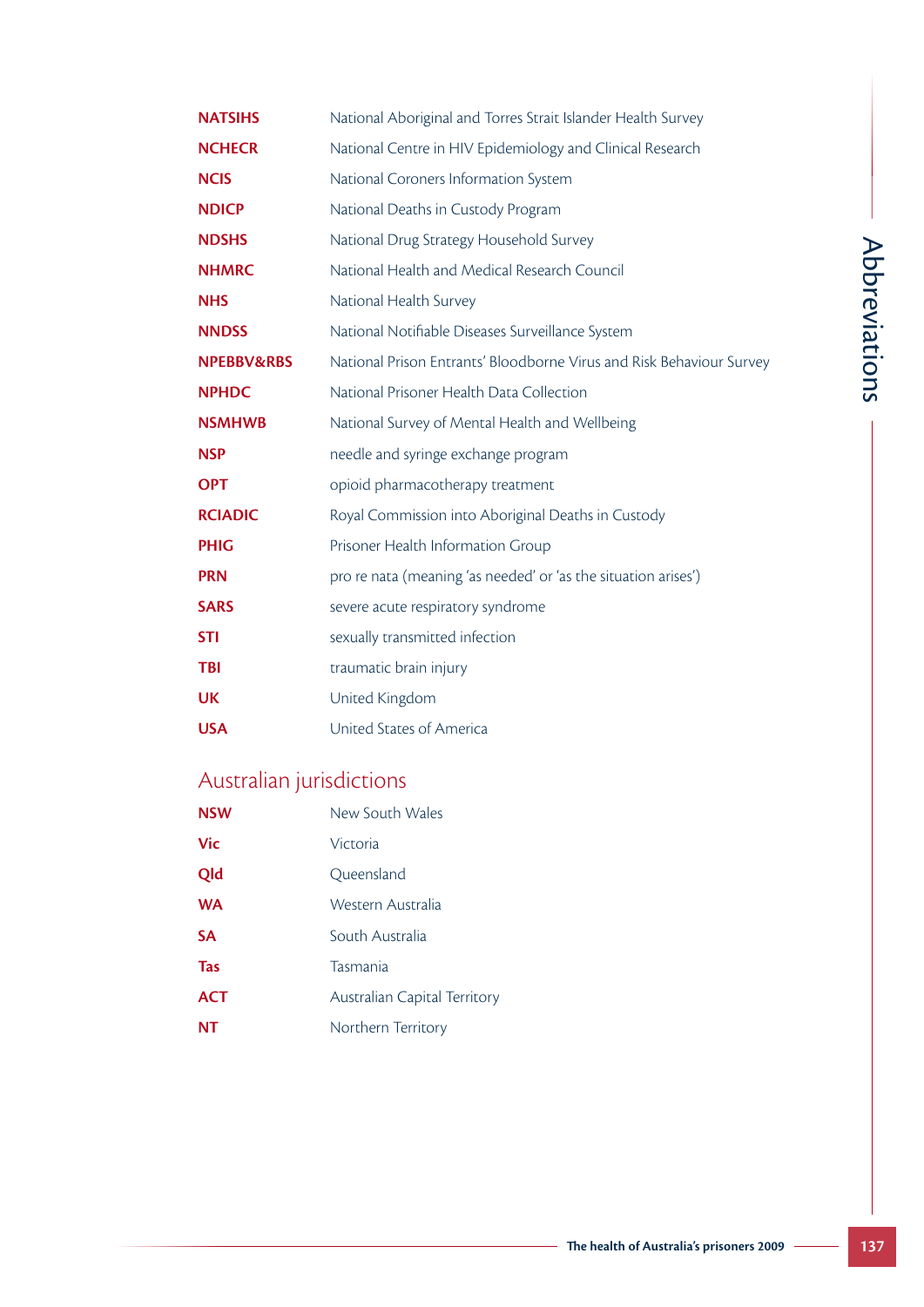#### Glossary

**Aboriginal community controlled health organisation (ACCHO)** A health organisation controlled by, and accountable to, Indigenous people in those areas in which they operate. ACCHOs aim to deliver holistic, comprehensive and culturally appropriate health care to the community that controls it.

**Aboriginal health worker** A health worker who provides clinical and primary health care for Indigenous individuals, families and community groups.

**Aboriginal medical service (AMS)** A health service funded principally to provide services to Aboriginal and Torres Strait Islander individuals that is not necessarily community controlled. AMSs that are not community controlled are government health services run by a state or territory government. Non-community controlled AMSs mainly exist in the Northern Territory and the northern part of Queensland.

**Adult prison** A place administered and operated by a justice department, where individuals are detained while under the supervision of the relevant justice department on a pre-sentence or sentenced detention episode.

**Affective disorder** Disorders that involve mood disturbance. Examples include bipolar affective disorder, depressive episode and dysthymia.

**Anxiety disorder** Disorders that involve feelings of tension, distress or nervousness. For example, panic disorder, social phobia, agoraphobia, generalised anxiety disorder, posttraumatic stress disorder and obsessive-compulsive disorder.

**Arthritis** An umbrella term for more than 100 medical conditions that affect the musculoskeletal system, specifically joints. The three most common forms of arthritis are osteoarthritis, rheumatoid arthritis and gout.

**Asthma** A chronic inflammatory disorder of the airways. This inflammation causes recurrent episodes of wheezing, breathlessness, chest tightness and coughing, particularly in the night or in the morning.

**Bloodborne virus** A virus that lives in the blood and is transmitted by blood–to-blood contact. Two common bloodborne viruses are hepatitis C and HIV.

**1388 1388 The mass of Australia** (Section and determined and accountable to, in ACCHOS aim to deliver holistic, common minity that controls it.<br> **Aboriginal health worker** A heal for indigenous individuals, families a **Cancer** A group of several hundred diseases in which abnormal cells are not destroyed by normal metabolic processes but instead proliferate and spread out of control (after being affected by a carcinogen or after developing from a random genetic mutation) and form a mass called a tumour or neoplasm. In this data collection, cancer includes leukaemia, lymphoma, kidney cancer, bladder cancer, digestive system cancer, stomach cancer, bowel cancer, breast cancer, genital cancer, head and neck cancers, liver cancer, lung cancer, nervous system cancers and skin cancer (excluding non-melanoma skin cancer).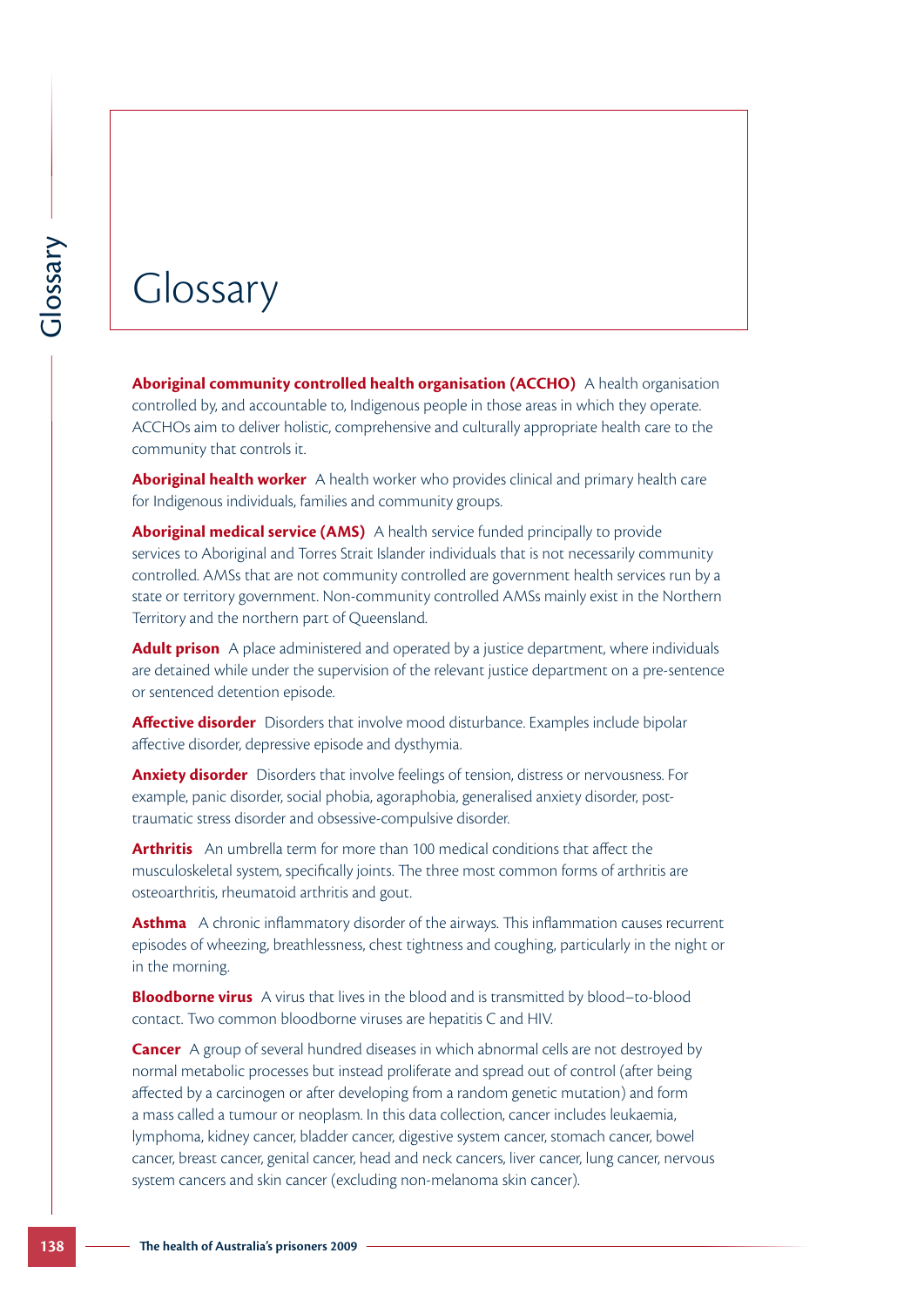**Cancer remission** A period of time when the cancer is responding to treatment or is under control.

**Cardiovascular disease (CVD)** Any disease that affects the circulatory system, including the heart and blood vessels. Examples include coronary heart disease, heart failure, rheumatic fever and rheumatic heart disease, congenital heart disease, stroke and peripheral vascular disease.

**Clinic contact** A face-to-face consultation for which an entry is made in the health service record, other than for routine, household-type treatment such as band-aids or paracetemol.

**Communicable disease** Diseases which are capable of being transmitted between individuals, including AIDS, HIV, bacterial infection, hepatitis, malaria, meningitis and meningococcal infections, STIs, viral infections and vaccine-preventable diseases such as chickenpox and influenza.

**Diabetes** A disease marked by high blood glucose levels resulting from defective insulin production, insulin action or both. The three main types of diabetes are Type 1 diabetes, Type 2 diabetes and gestational diabetes.

**Digestive conditions** These include abdominal pain, diarrhoea, gallstones, gastroenteritis, hernias, incontinence, indigestion, intestinal diseases, liver disease, malabsorption syndromes, oesophageal disease, pancreatic disease and peptic ulcer. Excludes digestive system cancers such as bowel, liver and stomach cancer.

Priny is made in the health service<br>
uch as band-aids or paraceternol.<br>
Figure transmitted between<br>
is, malaria, meningitis and<br>
preventable diseases such as<br>
resulting from defective insulin<br>
resulting from defective insu **Full-time equivalent (FTE) staff** Full-time equivalent staff units are the on-job hours paid for (including overtime) and hours of paid leave of any type for a staff member (or contract employee where applicable) divided by the number of ordinary-time hours normally paid for a full-time staff member when on the job (or contract employee where applicable) under the relevant award or agreement for the staff member (or contract employee occupation where applicable). Hours of unpaid leave are to be excluded. Contract staff employed through an agency are included where the contract is for the supply of labour (e.g. nursing) rather than of products (e.g. photocopier maintenance). An FTE of 1.0 means that the person is equivalent to a full-time worker; while an FTE of 0.5 signals that the worker is only half-time.

**Health-related discharge plan** A plan that supports the continuity of health care between the prison health service and the community, based on the individual needs of the prisoner.

**Illicit drug use** This includes use of:

- **a** any drug which is illegal to possess or use
- any legal drug used in an illegal manner, such as
	- a drug obtained on prescription but given or sold to another person to use
	- glue or petrol which is sold legally, but is used in a manner that is not intended, such as inhaling fumes
	- stolen pharmaceuticals sold on the black market (e.g. Pethidine)
- **n** any drug used for 'non medical purposes'—the term 'non-medical purposes' means drugs used
	- either alone or with other drugs in order to induce or enhance a drug experience
	- for performance enhancement (e.g. athletic)
	- for cosmetic purposes (e.g. body shaping).

**Indigenous** For administrative collections, an Indigenous person is a person of Aboriginal and/or Torres Strait Islander descent who identifies as such.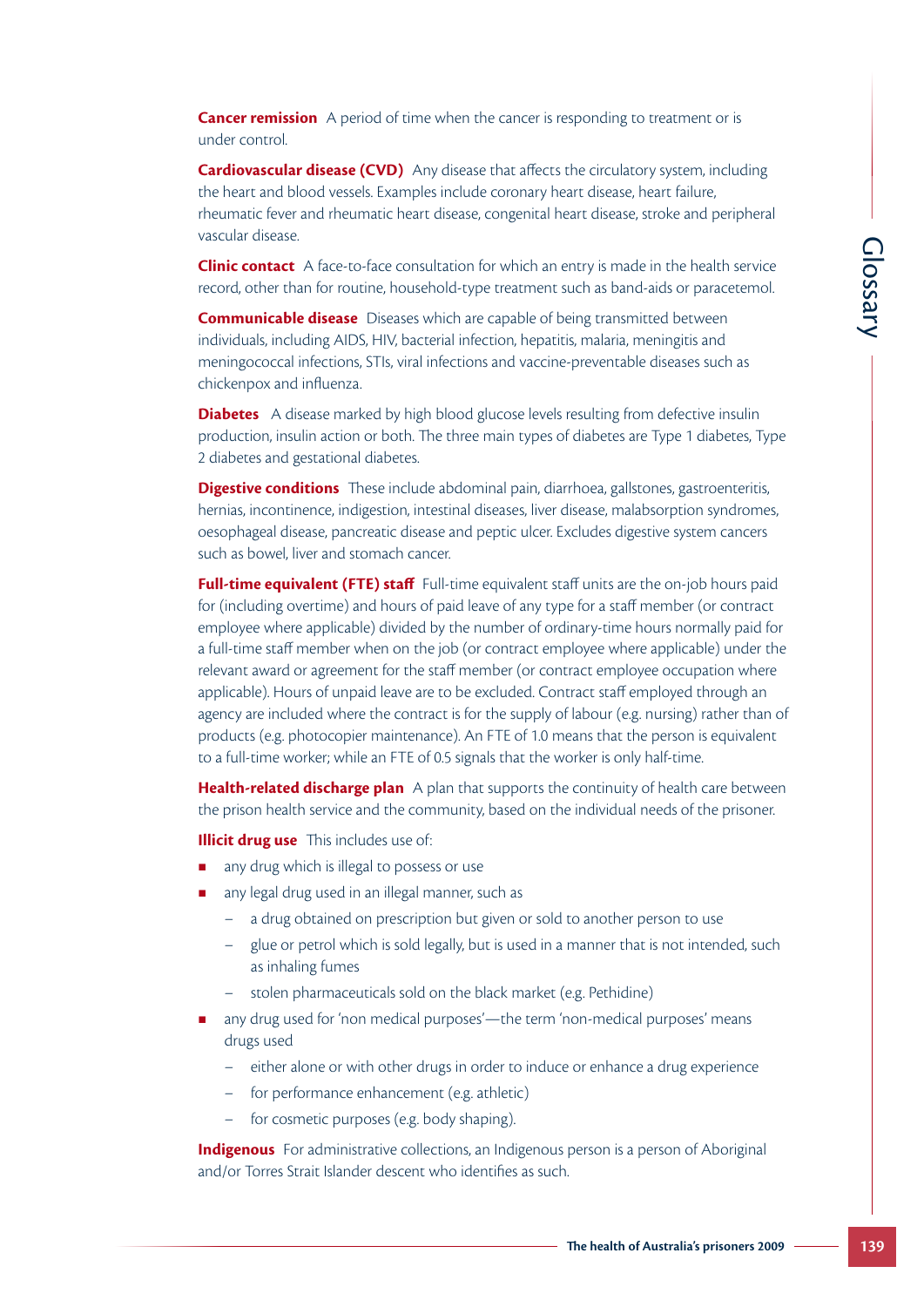**Juvenile detention centre** A place administered and operated by a department responsible for juvenile justice, where young people under the age of 18 years are detained while under the supervision of the department on a pre-sentence or sentenced detention episode.

**Malignancy** Includes all type of cancers but excludes non-melanoma skin cancer.

**Mental health** A state of wellbeing in which the person realises their own abilities, can cope with normal stresses of life, can work productively and can make a contribution to their community. Mental health is the capacity of individuals and groups to interact with one another and the environment, in ways that promote subjective wellbeing, optimal development and the use of cognitive, affective and relational abilities.

**Mental illness** This refers to the range of cognitive, emotional and behavioural disorders that interfere with the lives and productivity of people. Mental illnesses are diagnosable and include depression, anxiety, substance use disorders, psychoses and dementia.

**Methadone program** A program for opiate addicts, usually conducted in an outpatient setting. These programs use a long-acting synthetic opiate medication, usually methadone or levo-alpha acetyl methadol, administered orally for a sustained period at a dosage sufficient to prevent opiate withdrawal, block the effects of illicit opiate use and decrease opiate craving.

**Musculoskeletal** Long-term conditions to a skeletal muscle, tendon, ligament, joint or a blood vessel that services skeletal muscles and any related tissues. Includes back injuries, back pain, bone disease, bursitis, joint diseases, muscular disease, spinal diseases, tendonitis. Excludes arthritis, injury or cancer.

**Musculoskeletal injury** Recent/short-term injuries to a skeletal muscle, tendon, ligament, joint or a blood vessel that services skeletal muscles and any related tissues.

**140 Consumerably:** Mental health is the community: Mental health is the development and the use of cognition one another and the use of cognition of the interference with the lives and proposition include depression, an **Opiate pharmacotherapy treatment (OPT)** A form of health care for heroin and other opiate-dependent people using prescribed opioid agonists, which have some similar or identical properties to heroin and morphine on the brain and which alleviate withdrawal symptoms and block the craving for illicit opiates. OPT includes methadone, buprenorphine and burprenorphine with naloxone.

**Pregnancy** The carrying of one or more offspring which has been confirmed by medical test with or without the assistance of a medical professional. Pregnancy includes babies carried to full term, abortions and miscarriages.

**Prisoner** Adult prisoners (aged at least 18 years) held in custody whose confinement is the responsibility of a correctional services agency. Includes sentenced prisoners and prisoners held in custody awaiting trial or sentencing (remandees). Juvenile offenders, persons in psychiatric custody, police cell detainees, those in periodic detention, asylum seekers or Australians held in overseas prisons are not included.

**Prison mental health service** A prison health service that provides screening of prisoners at intake, conducts psychiatric assessments, provides therapy or counselling by mental health professionals and distributes psychotropic medication.

**Psychosis** A mental disorder in which the person has strange ideas or experiences which are unaffected by rational argument and are out of keeping with the views of any culture or group that the person belongs to.

**Psychological conditions** These include depression, anxiety, psychosis, substance abuse, attention deficit/hyperactivity, adjustment, dissociation, impulse disorder, personality disorder and sleeping disorder.

**Reception** The formal process whereby sentenced persons are received into prison.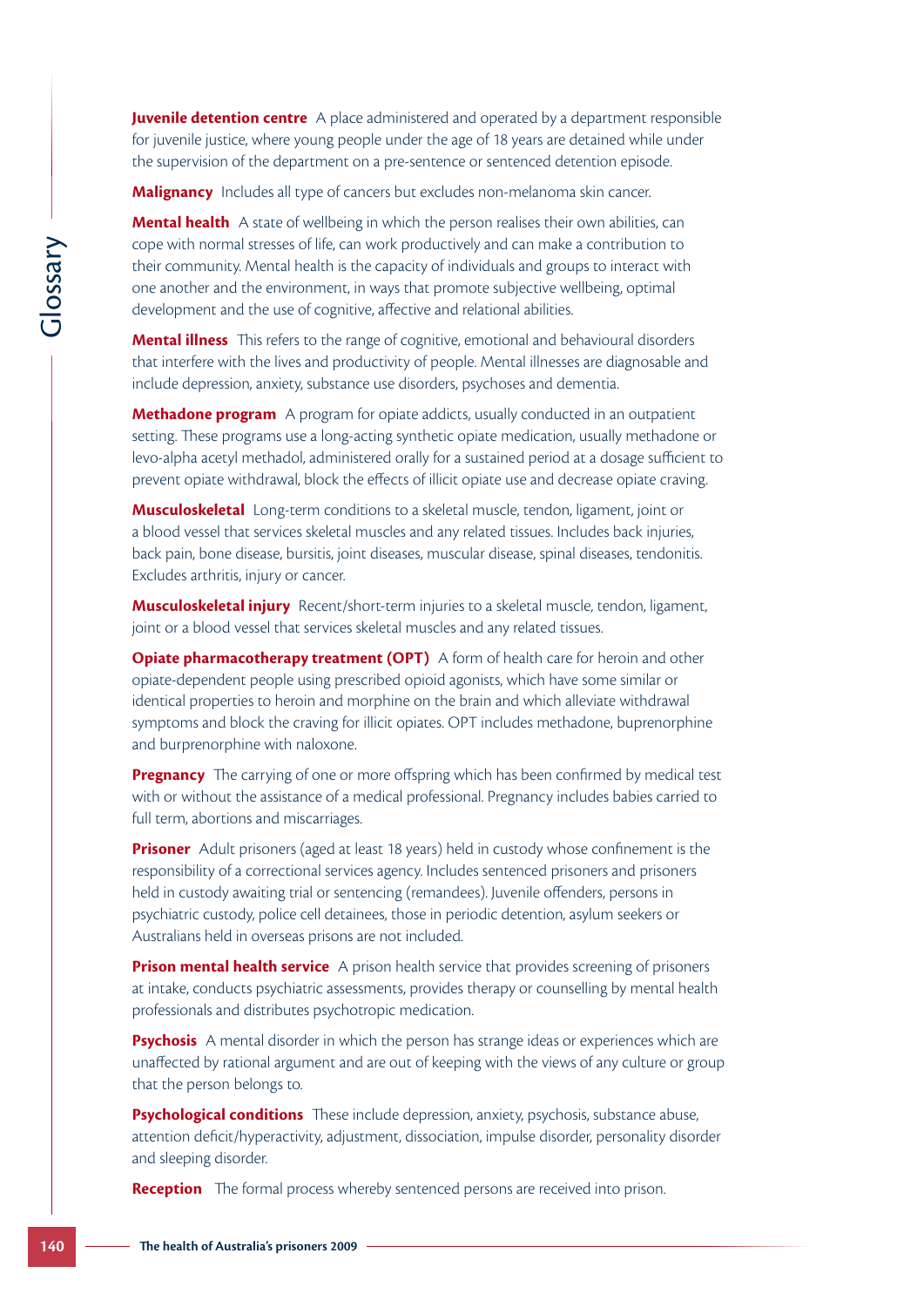**Remand** When a person is placed in custody while awaiting the outcome of a court hearing.

**Repeat medication** Refers to prescribed medication which is regularly taken by the prisoner and includes depot and oral medications. Does not include routine household-type medications such as paracetemol which are taken on an as-needed (PRN) basis.

**Respiratory conditions** Conditions of the respiratory system, including airways, lungs and the respiratory muscles. Examples include: respiratory disease—chronic respiratory disease, lung disease and respiratory tract infections—bronchitis, diphtheria, influenza, colds, croup, pneumonia, sinusitis, legionnaires' disease, severe acute respiratory syndrome (SARS), tuberculosis and whooping cough. Asthma and cancer is excluded.

**Risk factor** Any factor which represents a greater risk of a health disorder or other unwanted condition or event. Some risk factors are regarded as causes of disease, other are not necessarily so.

**Skin conditions** These include burns, scalds, dermatitis, fungal skin diseases, infectious skin disease, pressure sores, psoriasis, rosacea, ulcers and warts, but exclude cancer.

**Smoker status** The extent to which an adult was smoking at the time of interview. It refers to smoking of tobacco, including manufactured (packet) cigarettes, roll-your-own cigarettes, cigars, pipes and other tobacco products. The smoking categories include:

- daily smoker—an adult who reported at the time of the interview that they regularly smoked one or more cigarettes, cigars or pipes per day
- weekly smoker—an adult who reported at the time of the interview that they smoked occasionally, not everyday, but at least once a week
- irregular—an adult who reported at the time of the interview that they smoked occasionally, but less than once a week
- ex-smoker—an adult who reported they did not currently smoke
- never smoked—an adult who reported they had never smoked a full cigarette.

**Social worker** A social worker provides counselling and support to prisoners. Social workers have a bachelor degree in social work.

**Standard drinks** A standard drink contains 12.5ml of alcohol. The serving size will determine the number of standard drinks per serve, as shown by these approximations:

- 285ml full-strength beer (4.9% alcohol)—1 standard drink
- 425ml light beer (2.9% alcohol)—1 standard drink
- 375ml stubby or can (4.9% alcohol)—1.4 standard drinks
- 425ml full-strength beer (4.9% alcohol)—1.6 standard drinks
- 30ml spirits (40% alcohol)—1 standard drink
- 150ml wine (12% alcohol)—1.5 standard drinks

disease—chronic respiratory<br>
chichtis, diphtheria, influenza, colds,<br>
nue respiratory syndrome (SARS),<br>
xcluded.<br>
In health disorder or other unwanted<br>
so f disease, other are not<br>
ungal skin diseases, infectious skin<br>
but **Transgender** A person's sex may change during their lifetime as a result of procedures known alternatively as sex change, gender reassignment, transsexual surgery, transgender reassignment or sexual reassignment. Throughout this process, which may be over a considerable period of time, sex could be recorded as either male or female. Prisoners who identified as engaging in any of these procedures or currently undergoing gender reassignment were recorded as transgender.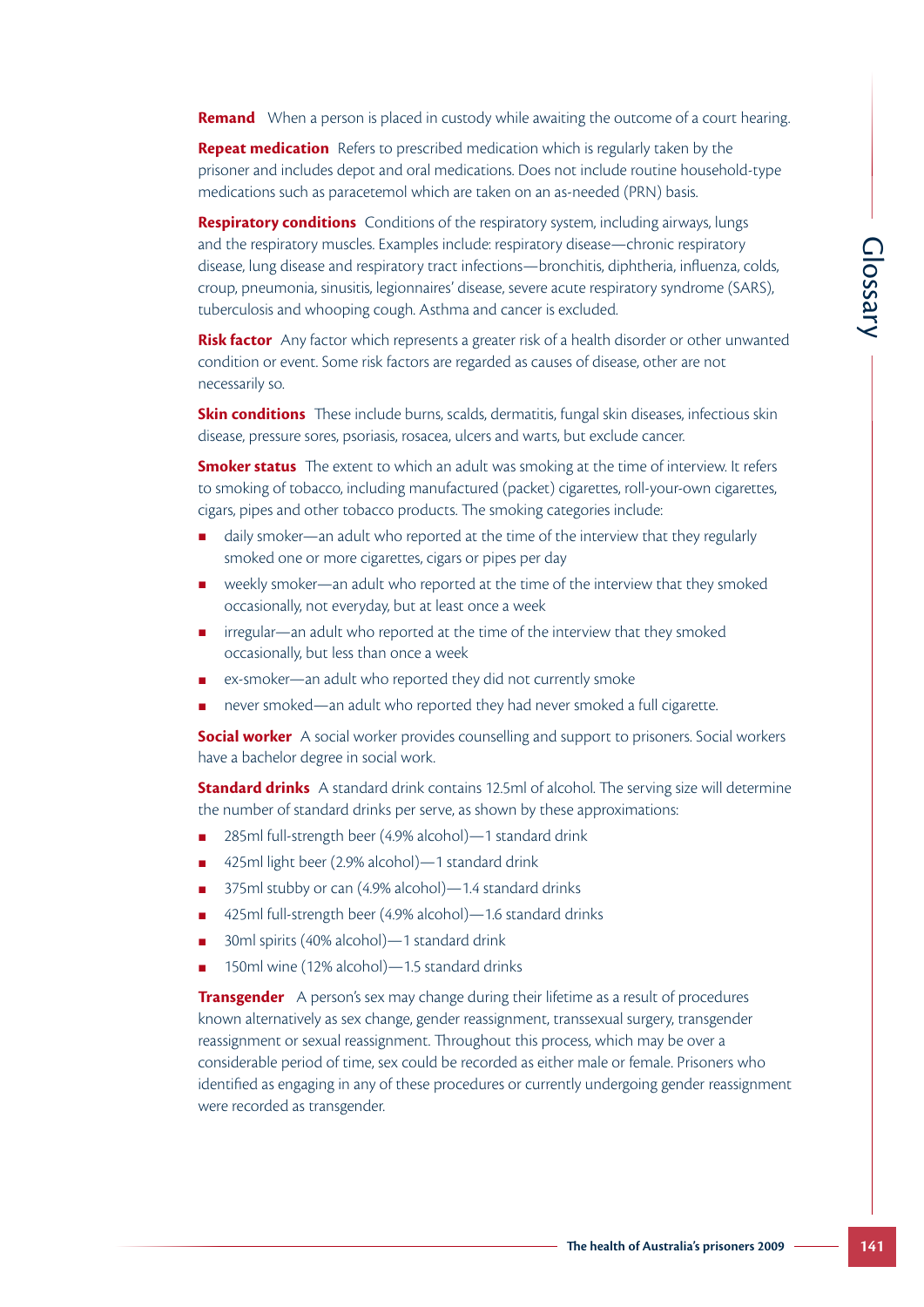### References

- ABS (Australian Bureau of Statistics) 2003. Information paper: Use of the Kessler Psychological Distress Scale in ABS health surveys. ABS cat no. 4817.0.55.001. Canberra: ABS.
- ABS 2006a. 2004-2005 National health survey: summary of results. ABS cat. no. 4364.0. Canberra: **ABS**
- ABS 2006b. Cardiovascular disease in Australia: A snapshot, 2004-05. ABS cat. no. 4821.0.55.001. Canberra: ABS.
- ABS 2006c. National Aboriginal and Torres Strait Islander Health Survey: Australia, 2004-05. ABS cat. no. 4715.0. Canberra: ABS.
- ABS 2008. National survey of mental health and wellbeing: Summary of results, 2007. ABS Cat. no. 4326.0. Canberra: ABS.

ABS 2009a. National health survey: summary of results, 2007-08. ABS cat. no. 4364.0. Canberra: ABS.

ABS 2009b. Prisoners in Australia. ABS cat. no. 4517.0. Canberra: ABS.

- ACAM (Australian Centre for Asthma Monitoring) 2008. Asthma in Australia 2008. AIHW Asthma Series no. 3. cat. no. ACM 14. Canberra: AIHW.
- AGD (Attorney-General's Department) 2004. The relationship between drugs and crime. Canberra: Urbis Keys Young.
- AHM (Australian Health Ministers) 2003. National Mental Health Plan 2003-2008. Canberra: Australian Government.
- AIC (Australian Institute of Criminology) 2009. Deaths in custody in Australia: national deaths in custody program 2007.
- **142 The Health of Australian Stress Calce in ABS health stress Cale in ABS health streve<br>
ABS (Australian Bureau of Statistics) 2<br>
Distress Scale in ABS health survey<br>
ABS 20066. Darberra: ABS.<br>
ABS 20066. National Abor** AIHW (Australian Institute of Health and Welfare) 2004. Heart stroke and vascular diseases - Australian facts 2004. Cardiovasular Disease series No. 22. Cat. no. CVD 27. Canberra: AIHW and National Heart Foundation of Australia.
	- AIHW 2005. Statistics on drug use in Australia 2004. Drug Statistics Series No. 15. Cat. no. PHE 62. Canberra: AIHW.
	- AIHW 2006. Towards a national prisoner health information system. Cat. no. PHE 79. Canberra: AIHW.
	- AIHW 2007. National drug strategy household survey 2007 State and territory supplement. AIHW.
	- AIHW 2008a. 2007 National Drug Strategy Household Survey: detailed findings. Drug statistics series no. 22. Cat. no. PHE 107. Canberra: AIHW.
	- AIHW 2008b. Arthritis and osteoporosis in Australia 2008. Arthritis series no. 8. Cat. no. PHE 106. Canberra: AIHW.
	- AIHW 2008c. Australia's health 2008. Cat. no AUS 99. Canberra: AIHW.
	- AIHW 2008d. National opioid pharmacotherapy statistics annual data collection: 2008 Report. Canberra: AIHW.
	- AIHW 2009a. Cervical screening in Australia 2006–2007. Cancer series no. 47. Cat. no. CAN 43. Canberra: AIHW.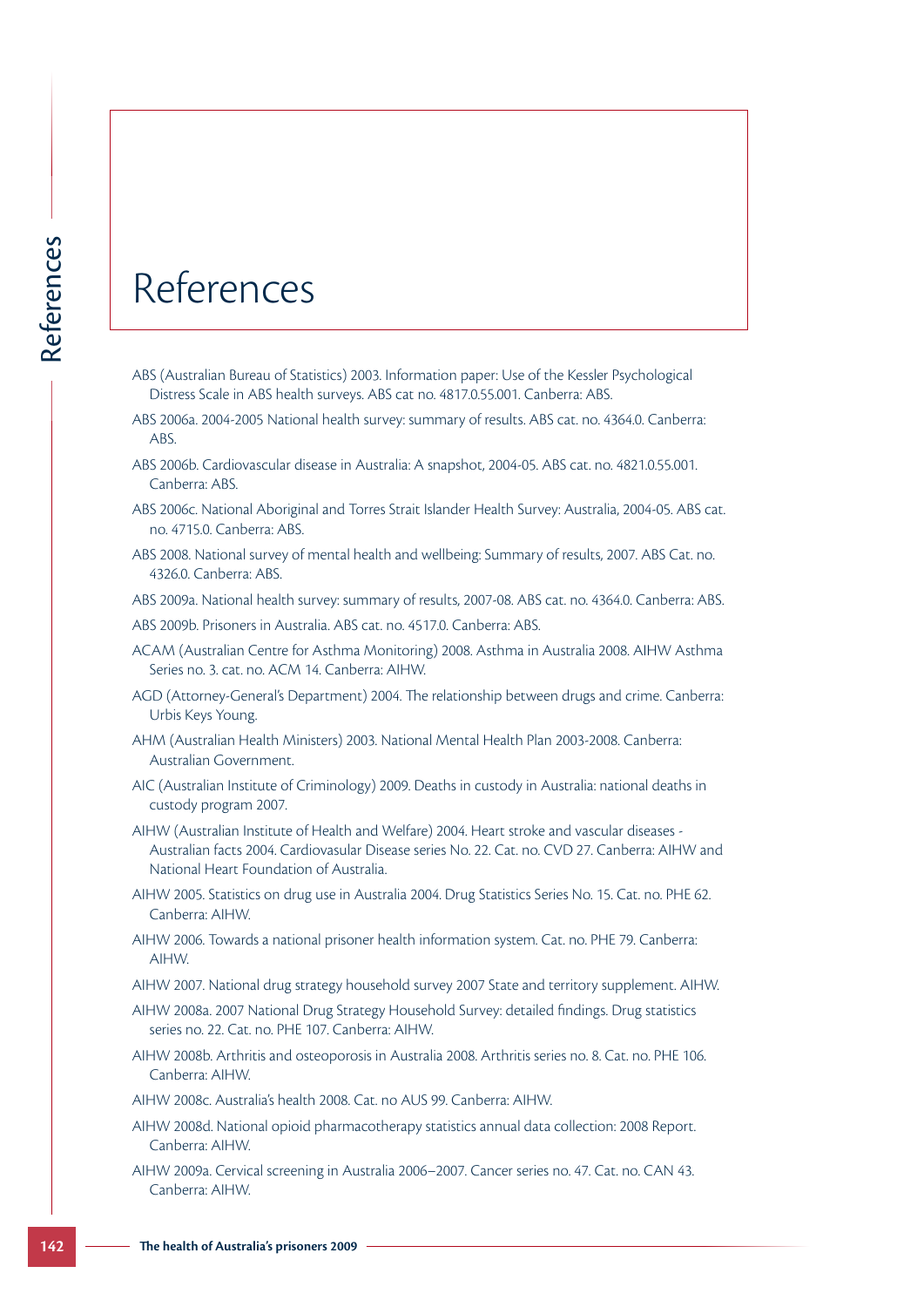- AIHW 2009b. From corrections to community: a set of indicators for the health of Australia's prisoners. Bulletin no.75. Cat. no. AUS 120. Canberra: AIHW.
- AIHW 2009c. Mental health services in Australia 2006-07. Mental health series no. 11. Cat. no. HSE 74. Canberra: AIHW.
- AIHW 2009d. A picture of rheumatoid arthritis in Australia. Arthritis series no. 9. Cat. no. PHE 110. Canberra: AIHW.
- AIHW & AACR (Australasian Association of Cancer Registries) 2008. Cancer in Australia: an overview, 2008. Cancer series no. 46. Cat. no. CAN 42. Canberra: AIHW.
- AIHW: Belcher J & Al-Yaman F 2007. Prisoner health in Australia: contemporary information collection and a way forward. Cat. no. PHE 94. Canberra: AIHW.
- AIHW: Britt H, Miller G, Charles J, Henderson J, Bayram C, Pan Y et al. 2009. General practice activity in Australia 2008-09. Canberra: AIHW.
- AMA (Australian Medical Association) 1998. Australian Medical Association Position Statement on Health Care of Prisoners and Detainees. Viewed 16 December 2009, <http://www.ama.com. au/node/503>.
- AMA 2007. Social determinants of health and the prevention of health inequities 2007. Viewed 5 October 2009, <www.ama.com.au/node/2723>.
- Amu O & Appiah K 2006. Teenage pregnancy in the United Kingdom: are we doing enough? European Journal of Contraception & Reproductive Health Care 11:314-8.
- Amy J-J & Loeber O 2007. Pregnancy during adolescence: a major social problem. European Journal of Contraception & Reproductive Health Care 12:299-302.
- Andrews G & Slade T 2001. Interpreting scores on the Kessler Psychological Distress Scale (K10). Australian and New Zealand Journal of Public health 25:494-7.
- APHA (American Public Health Association) 2003. Standards for health services in correctional institutions. 3rd edn. American Public Health Association.
- Australian Drug Foundation 2009. Alcohol. Viewed 22 September 2009, <http://www.betterhealth. vic.gov.au/bhcv2/bhcarticles.nsf/pages/Alcohol>.
- Australian Policy Online 2009. National mental health policy 2008. Viewed 9 April 2010, <http:// www.apo.org.au/research/national-mental-health-policy-2008>.
- Berry J & Harrison J 2007. Hospital separations due to injury and poisoning, Australia 2003-04. Injury research and statistics series no. 30. AIHW cat. no. INJCAT 88. Adelaide: AIHW.
- Black E, Dolan K & Wodak A 2004. Supply, demand and harm reduction strategies in Australian prisons. Australian National Council on Drugs: Research paper no.9. Australian National Council on Drugs, Canberra: ACT.
- Borzycki M 2005. Interventions for prisoners returning to the community. Canberra: Attorney General's Department.
- Borzycki M & Baldry E 2003. Promoting integration: The provision of prisoners post-release services. AIC Trends & Issues. no: 262.Canberra: Australian Institute of Criminology; July 2003.
- Brain Injury Australia 2006. About brain injury. Viewed 8 September 2009, <http://www.bia.net.au/ brain\_injury\_about.htm>.
- Britt H, Miller G, Charles J, Henderson J, Bayram C, Harrison C et al. 2008. General practice activity in Australia 2007-08. General practice series no. 22. cat. no. GEP 22. Canberra: AIHW.
- 3 2008. Cancer in Australia: an<br>
rerra: AlHW.<br>
Tais: contemporary information<br>
THW.<br>
Y et al. 2009. General practice<br>
cral Association Position Statement<br>
ermer 2009,  $\kappa$ http://www.ama.com.<br>
of health inequities 2007. Bruce RD & Schleifer RA 2008. Ethical and human rights imperatives to ensure medication-assisted treatment for opioid dependence in prisons and pre-trial detention. International Journal of Drug Policy 19:17-24.
- Butler T, Allnutt S, Cain D et al. 2005. Mental disorder in the New South Wales prisoner population. Australia New Zealand Journal of Psychiatry 39:407-413.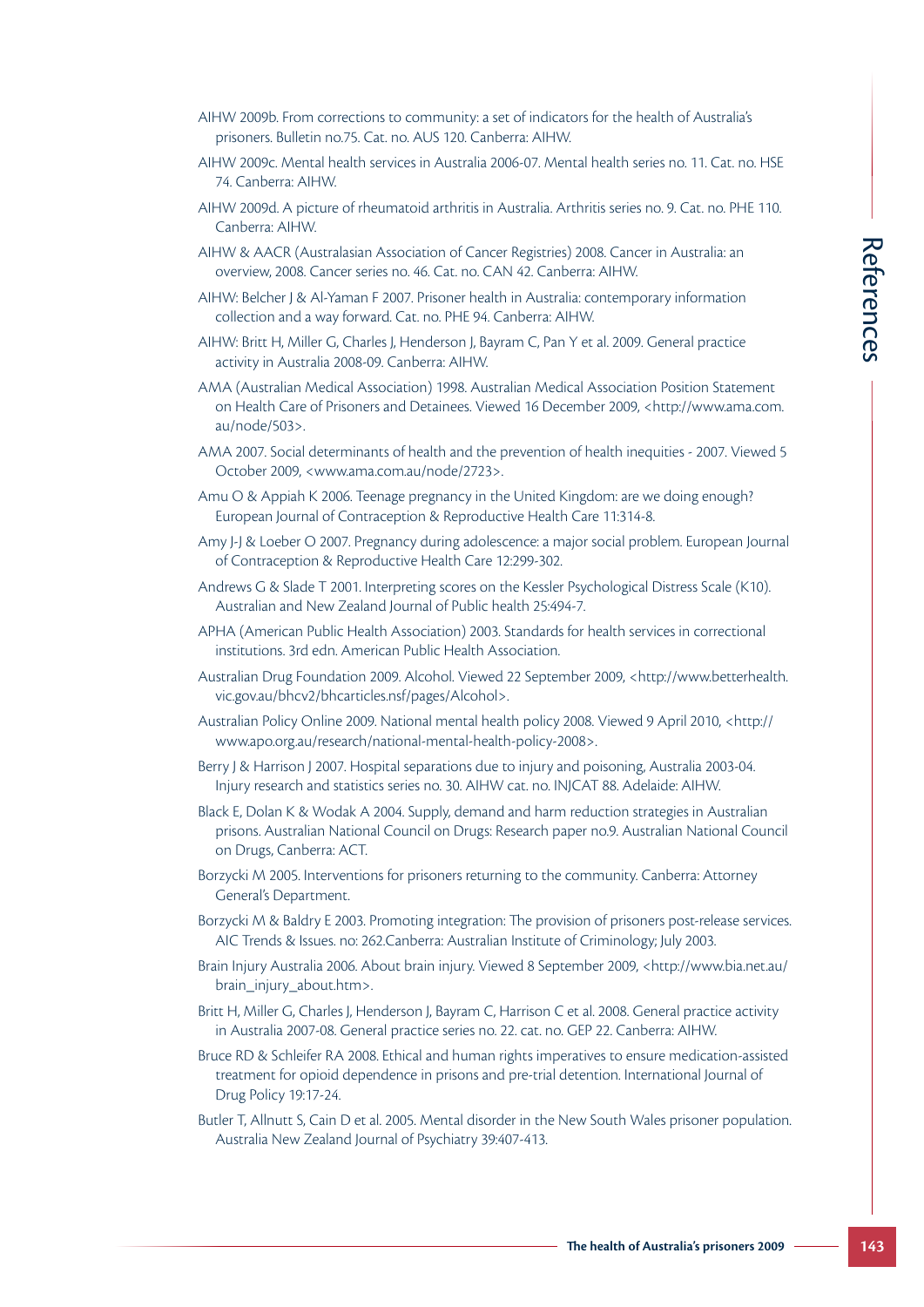- Butler T, Allnutt S, Kariminia A & Cain D et al. 2007a. Mental health status of Aboriginal and non-Aboriginal Australian prisoners. Australian and New Zealand Journal of Psychiatry 41:429-35.
- Butler T, Andrews G, Allnut S, Sakashita C, Smith N, Basson J et al. 2006. Mental disorders in Australian prisoners: a comparison with a community sample. Australian and New Zealand Journal of Psychiatry 40:272-6.
- Butler T, Boonwaat L & Hailstone S 2004a. National prison entrants' bloodborne virus survey report, 2004. Prevalence of HIV, hepatitis C, hepatitis B, and risk behaviours among Australian prison entrants. Centre for Health Research in Criminal Justice (CHRCJ) & National Centre in HIV Epidemiology and Clinical Research.
- Butler T, Kariminia A, Levy M & Kaldor J. 2004b. Prisoners are at risk for hepatitis C transmission. European Journal of Epidemiology 19:1119-22.
- Butler T, Kariminia A, Levy M & Murphy M 2004c. The self-reported health status of prisoners in New South Wales. Australian and New Zealand Journal of Public Health 28:344-50.
- **144 Containing Standard Conferences** (Fille, New Hereafter of Hill, Hilly Epidemiology and Clinical Resulter T, Kariminia A, Levy M & Murp New South Walses Ruce T, Kariminia A, Levy M & Murp New South Walses Australian Butler T, Kariminia A, Bond J & Trevathan L 2007b. October 2007 forum Injury Control Council of Western Australia. Injury Surveillance in NSW Prisons - A pilot study, National Drug Research Institute (Curtin University) (NSW Centre for Health Research in Criminal Justice). Viewed 7 September 2009, <www.iccwa.org.au/wp-content/uploads/2009/01/injury-in-the-prisonssystem.pdf>.
	- Butler T & Milner L 2003. The 2001 New South Wales inmate health survey. Sydney: NSW Corrections Health Service.
	- Butler T & Papanastasiou C 2008. National prison entrants' bloodborne virus and risk behaviour survey 2004 & 2007, Prevalence of HIV, hepatitis C, hepatitis B, and risk behaviours among Australian prison entrants National report 2004 & 2007. National Drug Research Institute, Curtin University of Technology.
	- Condon L, Hek G & Harris F 2007a. A review of prison health and its implications for primary care nursing in England and Wales: the research evidence. Journal of Clinical Nursing 16:1201-9.
	- Condon L, Hek G, Harris F, Powell J, Kemple T & Price S 2007b. Users' views of prison health services: a qualitative study. Journal of Advanced Nursing 58:216-26.
	- Correctional Services Canada 2008. Mental Health Strategy Quick facts December 2007. Viewed 8 October 2009, <http://www.csc-scc.gc.ca/text/pblct/qf/11-eng.shtml>.
	- Council of Australian Governments 2006. National Action Plan on Mental Health 2006-2011, 14 July 2006.
	- Crofts N, Cooper G & Stewart T et al. 1997. Exposure to hepatitis A virus among blood donors, injecting drug users and prison entrants in Victoria. Journal of Viral Hepatitis 4(5):333-8.
	- Cropsey K, Eldridge G, Weaver M, Villalobos G, Stitzer M & Best A 2008. Smoking cessation intervention for female prisoners: addressing an urgent public health need. American Journal of Public Health 98:1894-901.
	- Cunneen C 2006. Aboriginal deaths in custody: a continuing systematic abuse. Social Justice 33:37-51.
	- Curnow J & Larsen J 2009. Deaths in custody in Australia: National deaths in custody program 2007 Monitoring reports no. 3. Canberra: Australian Institute of Criminology.
	- Defence for Children International Australia 2010. Response on behalf of Defence for Children International: mothers in prison and their children. Viewed 11 January 2010, <www.dci-au.org/ html/women\_in\_prison\_project.html>.
	- Deloitte Consulting 2003. Victorian Prisoner Health Study Part 1. Department of Justice, Government of Victoria.
	- Department of Corrective Services WA 2009. Smoking reduction in WA prisons and work camps - Frequently asked questions. Viewed 22 September 2009, <www.correctiveservices.wa.gov. au/\_files/Smoking-FAQs.pdf>.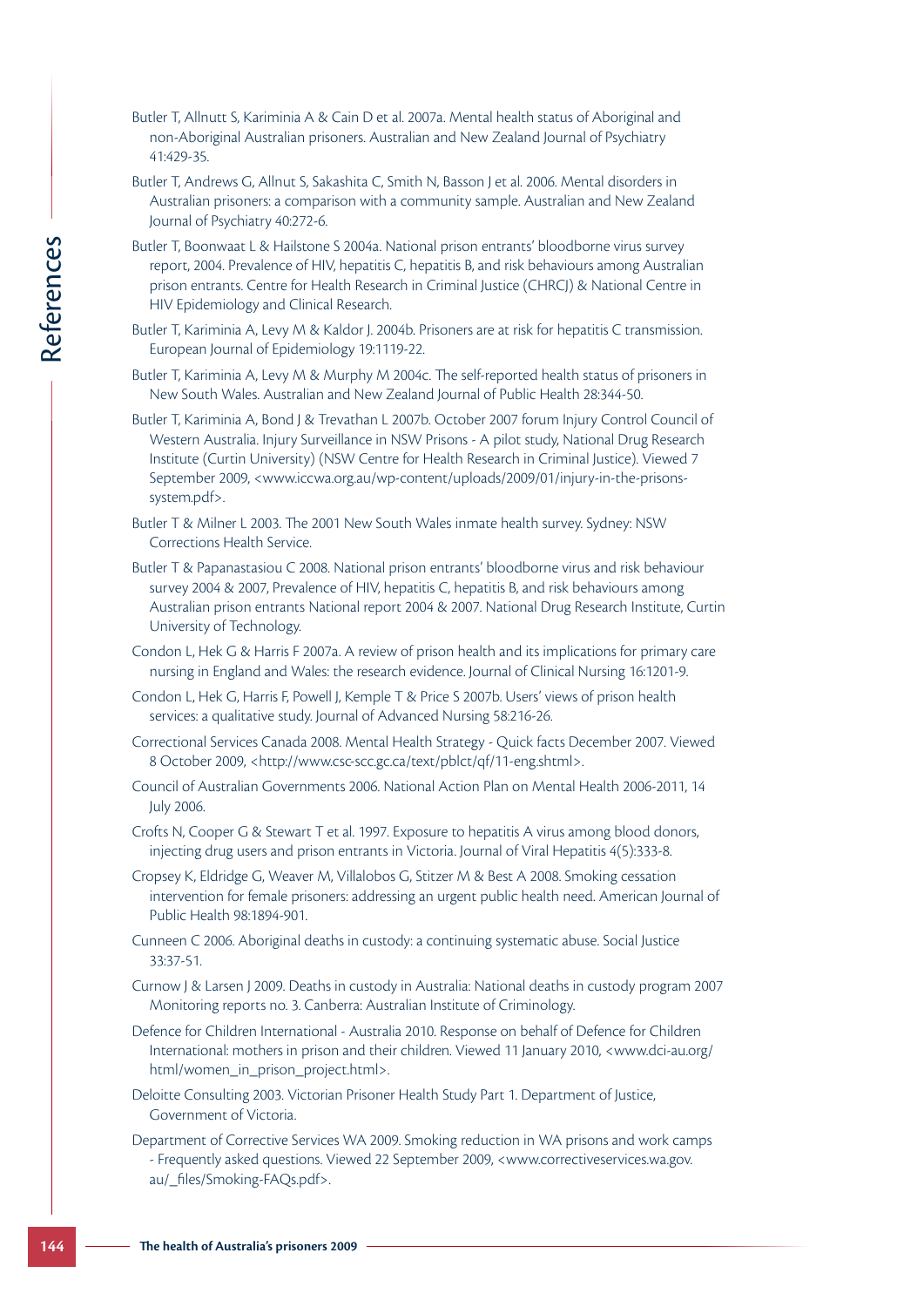- Diabetes Australia 2009. Type 2 diabetes. Viewed 2 September 2009, <http://diabetesaustralia.com. au/Understanding-Diabetes/What-is-Diabetes/Type-2-Diabetes/>.
- DOHA (Department of Health and Ageing) 2006. National cervical screening program. Viewed 5 September 2009, <http://www.health.gov.au/internet/screening/publishing.nsf/Content/ papsmear>.
- DOHA 2007. Illicit drug use in Australia: Epidemiology, use patterns and associated harm 2nd edn. Monograph series No. 63. National Drug and Alcohol Research Centre.
- DoHA 2008a. Hepatitis C in Australia. Viewed 5 September 2009, <http://www.health.gov.au/ internet/main/publishing.nsf/Content/phd-hepc-index>.
- DoHA 2008b.The Australian Immunisation Handbook 9th Edition 2008. Viewed 25 March 2010, <http://www.health.gov.au/internet/immunise/publishing.nsf/Content/Handbook-home>.
- DoHA 2009. National Notifiable Diseases Surveillance System. Department of Health and Ageing. Viewed 5 September 2009, <http://www9.health.gov.au/cda/Source/CDA-index.cfm>.
- DoHA 2010. National Notifiable Diseases Surveillance System. Viewed 10 February 2010, <www9. health.gov.au/cda/Source/CDA-index.cfm>.
- Dolan K 2000. Surveillance and prevention of HCV in Australian prisons: A discussion paper. Technical report No. 95. Sydney: National Drug and Alcohol Research Centre.
- Dolan KA, Hall W & Wodak A 1996. Methadone maintenance reduces injecting in prison. British Medical Journal 312:1162.
- Dolan K, Kite B, et al. 2007. HIV in prison in low income and middle-income countries. Lancet Infectious Diseases 7:32-43.
- Dyer J & Tolliday L 2009. Hepatitis C education and support in Australian prisons: preliminary findings of a nationwide survey. Health Promotion Journal of Australia 20:37-41.
- Egger S & Heilpern H 1991. HIV/AIDS and Australian Prisons. Australian Institute of Criminology.
- Farrell M & Marsden J 2008. Acute risk of drug-related death among newly released prisoners in England and Wales. Addiction 103:251-6.
- Fazel S, Bains P & Doll H 2006. Substance abuse and dependence in prisoners: a systematic review. Addiction 101(2):181-191. Blackwell Publishing Ltd.
- Fergusson DM, Boden JM & Horwood LJ 2007. Abortion among young women and subsequent life outcomes. Perspectives on Sexual and Reproductive Health 39:6-12.
- Feron J, Paulus D, Tonglet R, Lorant V & Pestiaux D 2005. Substantial use of primary health care by prisoners: epidemiological description and possible explanations. Journal of Epidemiology and Community Health 59:651-5.
- Fliege H, Lee J, Grimm A & Klapp B 2008. Risk factors and correlates of deliberate self-harm behavior: A systematic review. Journal of Psychosomatic Research 66(6): 477-493.
- Graham A 2003. Post-prison mortality: unnatural death among people released from Victorian prisons between January 1990 and December 1999. Australian and New Zealand Journal of Criminology 36(1):94-108.
- arch Centre.<br> **The health of Australia** Constant 2010,<br>
Ition 2008. Viewed 25 March 2010,<br>
Department of Health and Ageing.<br> **The health of Australia and Ageing.**<br> **The health of Australian prison.** British<br>
an prisons: A Hartwig C, Stöver H & Weilandt C 2008. Final report work package 7: Report on tobacco smoking in prison. Viewed 22 September 2009, <http://ec.europa.eu/health/ph\_determinants/life\_style/ drug/documents/drug\_frep2.pdf>.
- Healey J 2004. Communicable diseases. Thirroul NSW: Spinney Press.
- Heffernan E, Andersen, K and Kinner S (2009). The insidious problem inside: mental health problems of Aboriginal and Torres Strait Islander people in Custody. Australasian Psychiatry 17:541–546.
- Helps Y, Henley G & Harrison J 2008. Hospital separations due to traumatic brain injury, Australia 2004-05. Injury research and statistics series no. 45. Cat no. INJCAT 116. Adelaide: AIHW.
- Hep C Council 2008. The little book of Hep B facts. Viewed May 2009, <http://www.hepccouncilsa. asn.au/about-hepatitis/other-hepatides>.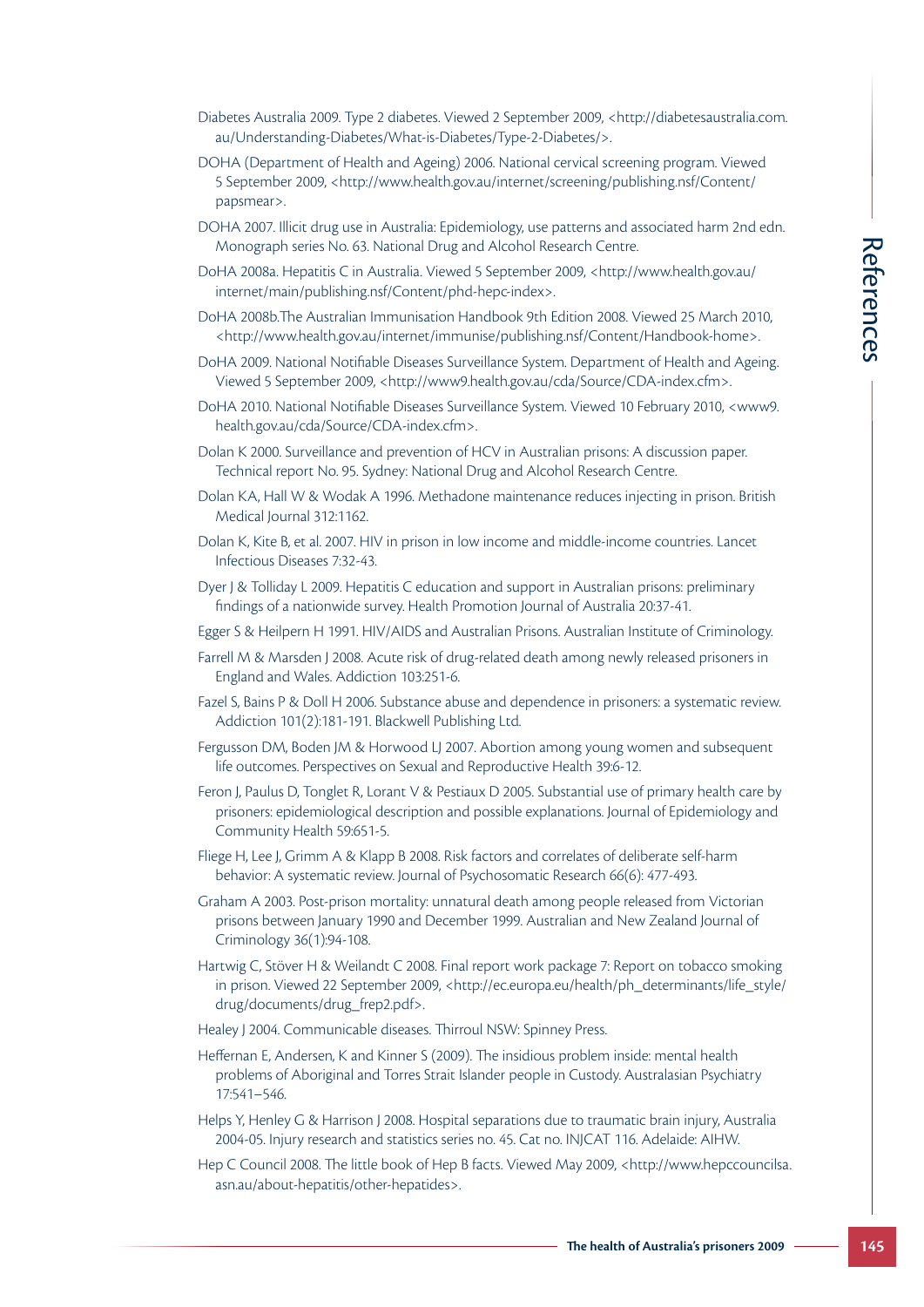- Hepatitis Australia 2009. Hepatitis C: medical treatments. Viewed 23 December 2009, <http:// www.hepatitisaustralia.com/about\_hepatitis/treatments.html>.
- Hobbs M, Krazlan K, Ridout S, Mai Q, Knuiman M & Chapman R 2006a. Mortality and morbidity in prisoners after release from prison in Western Australia 1995-2003. Report no. 71. Canberra: Australian Institute of Criminology.
- Hobbs M, Krazlan K, Ridout S, Mai Q, Knuiman M & Chapman R 2006b. Mortality and morbidity in prisoners after release from prison in Western Australia 1995-2003. Canberra: Australian Institute of Criminology.
- Hockings B, Young M, Falconer A & O'Rourke P 2002. Queensland Women Prisoners' Health Survey. Brisbane: Department of Corrective Services.
- HPA (Health Protection Agency) 2009. Infection Inside. 5(2). Viewed 9 October 2009, <http:// www.hpa.org.uk/web/HPAwebFile/HPAweb\_C/1237192256416>.
- Hunt D & Saab S 2009. Viral hepatitis in incarcerated adults: a medical and public health concern. The American Journal of Gastroenterology Advance online publication:1-8.
- Indig D, Topp L, Ross B, Mamoon H, Border B & Kumar S 2010. 2009 NSW Inmate Health Survey: Key Findings Report. Sydney: Justice Health.
- JA (Justice Action) 2010. Women in Prison Summary. Viewed 11 January 2010.
- Jacobs R, Rosenthal P & Meyerhoff A 2004. Cost effectiveness of hepatitis A/B versus hepatitis B vaccination for US prison inmates. Vaccine 22(9-10):1241-8.
- James D & Glaze L 2006. Mental health problems of prison and jail inmates. U.S Department of Justice.
- Jurgens R, Ball A & Verster A 2009. Interventions to reduce HIV transmission related to injecting drug use in prison. The Lancet Infectious Diseases 9:57-99.
- Kariminia A, Butler T, Corben S, Levy M, Grant L, Kaldor JM et al. 2007a. Extreme cause specific mortality in a cohort of adult prisoners -- 1998 to 2002: a data-linkage study. International Journal of Epidemiology 36(2):310-18.
- Kariminia A, Butler T & Levy M 2007b. Aboriginal and non-Aboriginal health differentials in Australian prisoners. Australian and New Zealand Journal of Public Health 31:366-71.
- Kariminia A, Law M, Butler T, Corben S, Levy M, Kaldor J et al. 2007c. Factors associated with mortality in a cohort of Australian prisoners. European Journal of Epidemiology 22:417-724.
- Kariminia A, Law M, Butler T, Levy M, Corben S, Kaldor J et al. 2007d. Suicide risk among recently released prisoners in New South Wales, Australia. Medical Journal of Australia.
- Kastelic A, Pont J & Stover H 2008. Opioid substitution treatment in custodial settings A practical guide. BIS-Verlag: Oldenburg. Viewed 14 October 2009, <www.unodc.org/documents/baltics/ OST%20in%20Custodial%20Settings.pdf>.
- Kenny D, Lennings C & Munn O 2008. Risk factors for self-harm and suicide in Incarcerated young offenders: Implications for policy and practice. Journal of Forensic Psychology Practice 8(4):358-382.
- Kirchner T, Forns M & Mohino S 2008. Identifying the risk of deliberate self-harm among young prisoners by means of coping typologies. Suicide and Life-Threatening Behavior 38(4).
- Kjelsberg E & Hartvig P 2005. Too much or too little? Prescription drug use in a nationwide prison population. International Journal of Prisoner Health 1:75-87.
- Knight M & Plugge E 2005. Risk factors for adverse perinatal outcomes in imprisoned pregnant women: a systematic review. BioMed Central Public Health 5:111.
- **146** Institute of Criminology.<br>
In this transform of Australia is proper and the proper and the presence of Australia Potences Australia Potences Australia Potences Australia Diversion Agency 2009. Viral hepatitis<br>
The Au Kraemer S, Gately N & Kessell J 2009. HoPE (Health of prisoner evaluation) pilot study of prisoner physical health and psychological wellbeing. The School of Law & Justice, Edith Cowan University.
	- Kyei-Aboagye K, Vragovic O & Chong D 2000. Birth outcome in incarcerated, high-risk pregnant women. Journal of Reproduction Medicine 45:190-194.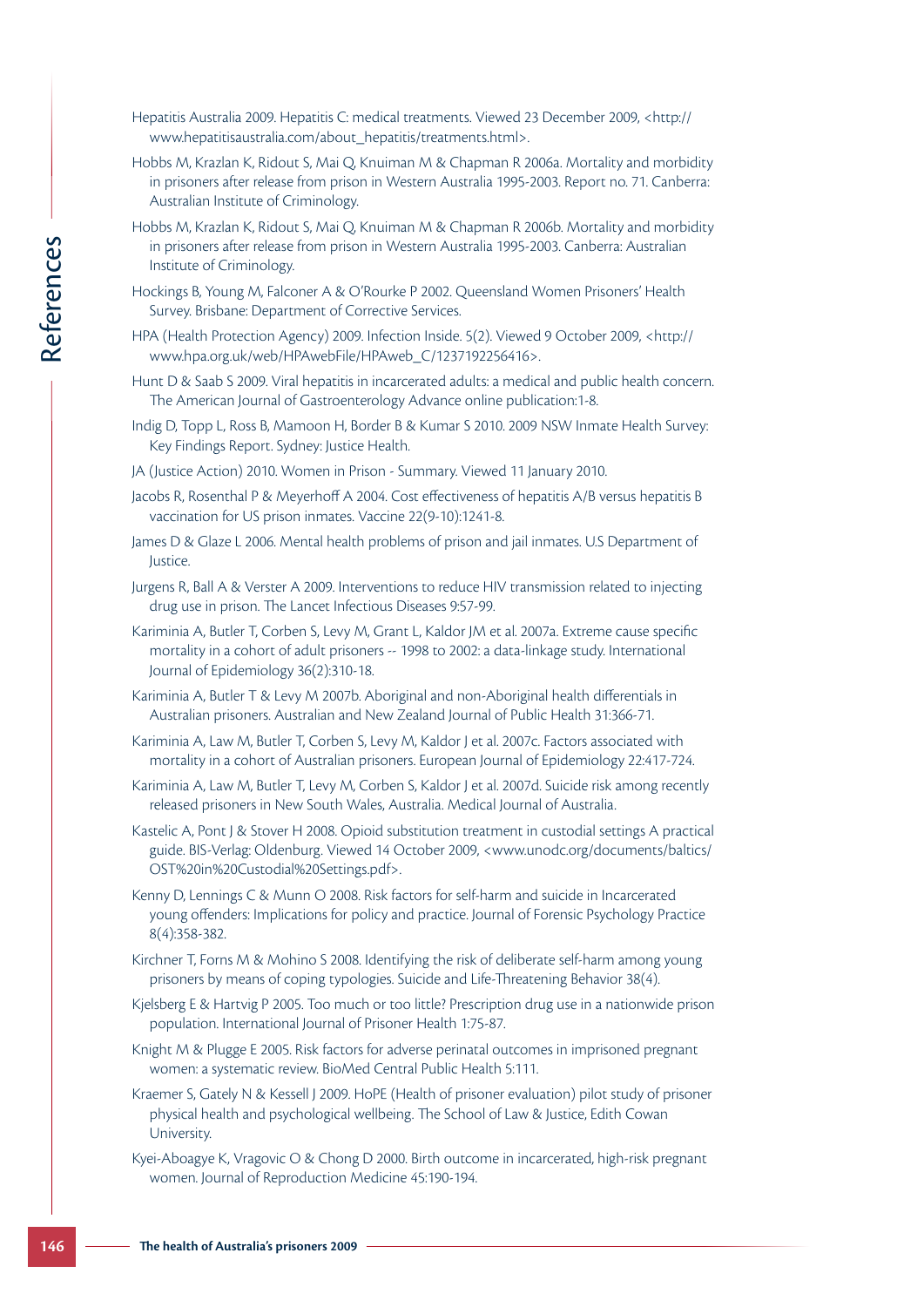- Larney S & Dolan K 2009. A literature review of international implementation of opioid substitution treatment in prisons: equivalence of care? European Addiction Research 15:107-12.
- Laws P & Hilder L 2008. Australia's mothers and babies 2006. Sydney: AIHW.
- Levy M, Treloar C, McDonald R & Booker N 2007. Prisons, hepatitis C and harm minimisation. Medical Journal of Australia 186:647-9.
- Lines R, Jurgens R, Betteridge G & Stove H 2005. Taking action to reduce injecting drug-related harm in prisons: The evidence of effectiveness of prison needle exchange in six countries. International Journal of Prisoner Health 1:49-64.
- Lochner L & Moretti E 2004. The effect of education on crime: evidence from prison inmates, arrests, and self-reports, American Economic Association.
- Loxley W & Adams K 2009. Women, Drug Use and Crime. Australian Institute of Criminology.
- MACASHH (Ministerial Advisory Committee on AIDS, Sexual Health and Hepatitis) 2008. Hepatitis C prevention, treatment and care: guidelines for Australian custodial settings. Canberra: DoHA.
- Maden A, Chamberlain S & Gunn J 2006. Deliberate self-harm in sentenced male prisoners in England and Wales: some ethnic factors. Criminal Behaviour and Mental Health 10(3):199-204.
- Magnus P & Jaakkola J 1997. Secular trend in the occurrence of asthma among children and young adults: critical appraisal of repeated cross sectional surveys. British Medical Journal 314:1795.
- Markman M 2007. Care of the Incarcerated cancer patient. University of Texas; Published online 20 April 2007.
- Marshall T, Simpson S & Stevens A 2001. Use of health services by prison inmates: comparisons with the community. Journal of Epidemiology and Community Health 55:364-5.
- Martin E 1989. Problems of diabetics in prison. British Medical Journal 298:521.
- Martire KA & Larney S 2009. Inadequate data collection prevents health planning for released prisoners. Medical Journal of Australia 191:408-9.
- Maruschak L 2006. HIV in Prisons, 2006. U.S Department of Justice Bureau of Justice Statistics.
- Maruschak L 2008. Medical problems of prisoners, 2004 Survey of state and federal correctional facilities. U.S Department of Justice, Bureau of Justice Statistics. Viewed 17 September 2009, <www.ojp.usdoj.gov/bjs/pub/html/mpp/tables/mppt07.htm>.
- edle exchange in six countries.<br>
The exidence from prison inmates,<br>
The alth and Healtitis) 2008. Hepatitistic<br>
Least Catal settings. Canberra: DoHA.<br>
Least Catal settings. Canberra: DoHA.<br>
In sentenced male prisoners: DoH McCarthy M & Brewster J 2009. 2009 Evaluation of the 'Quitters are winners course, a prison-based cessation program 2002-2007 CBRC Research Paper Series No. 38, Melbourne: Centre for Behavioural Research in Cancer. The Cancer Council in Victoria.
- Miller E, Bi P & Ryan P 2006. The prevalence of HCV antibody in South Australian prisoners. Journal of Infection 53:125-30.
- Ministry of Health 2006. Results from the prisoner health survey 2005. Wellington: Ministry of Health.
- Ministry of Health 2008. The health status of Maori male prisoners: key results from the prisoner health survey 2005 Wellington. Viewed 1 September 2009, <www.moh.govt.nz/moh.nsf/ pagesmh/5666?Open>.
- Moller L, Stover H & Jurgens R, et al. 2007. Health in prisons: a WHO guide to the essentials in prison health. World Health Organisation Europe. Viewed 20 October 2009, <www.euro.who. int/document/e90174.pdf>.
- Morrell R, Merbitz C & Jain S, et al. 1998. Traumatic brain injury in prisoners. Journal of Offender Rehabilitation 27:1-8. Viewed 7 September 2009, <http://bubl.ac.uk/archive/journals/joffreh/ v27n0304.htm>.
- Mumola C & Karberg J 2006. Drug use and dependence, state and federal prisoners, 2004, NCJ 213530. Viewed 13 October 2009, <http://bjs.ojp.usdoj.gov/index.cfm?ty=pbdetail&iid=778>.
- NCHECR 2009a. HIV/AIDS, viral hepatitis and sexually transmissible infections in Australia annual surveillance report 2008.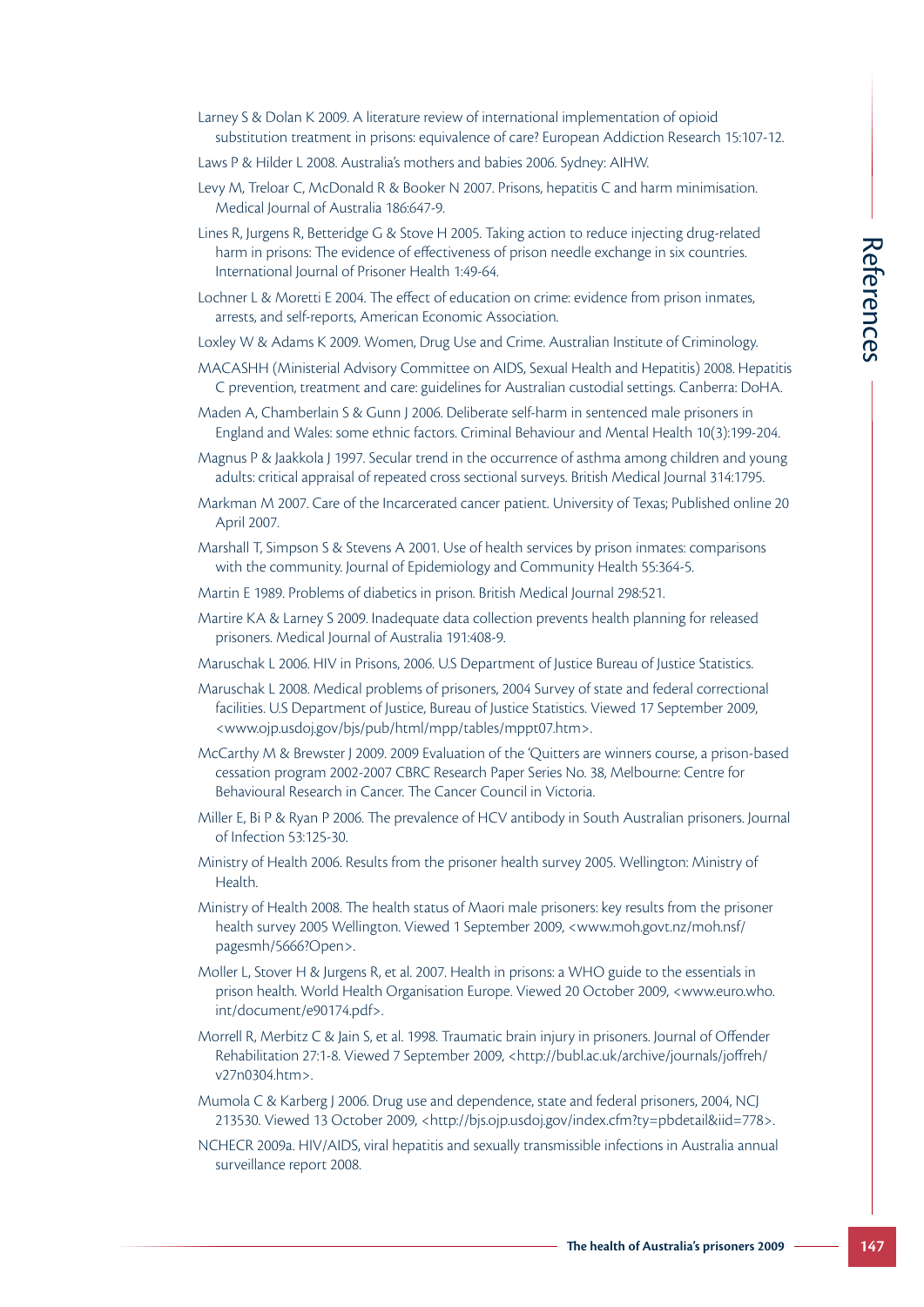- NCHECR 2009b. Return on Investment 2: Evaluating the cost effectiveness of needle and syringe exchange programs in Australia. UNSW National Centre in HIV Epidemiology and Clinical Research.
- OICS (Office of the Inspector of Custodial Services WA) 2008. Smoking in prison. Issues paper no.1.
- Ogloff J, Davis M, Rivers G & Ross S 2006. The identification of mental disorders in the criminal justice system: report to the Criminology Research Council Melbourne: Monash University. Viewed 5 October 2009, <http://www.criminologyresearchcouncil.gov.au/reports/2006-ogloff. html>.
- Plugge E & Fitzpatrick R 2004. Factors affecting cervical screening uptake in prisoners.(Short Report). Journal of Medical Screening 11:40-5.
- Pratt D, Piper M, Appleby L, Webb R & Shaw J 2006. Suicide in recently released prisoners: a population- based cohort study. The Lancet 368:119-23.
- PRI (Penal Reform International) 2007. Penal reform briefing No. 3 Women in prison: incarcerated in a man's world.
- Puisis M 2006. Clinical practice in correctional medicine, 2nd edn. Elsevier.
- Viewel 5 October 2009, chttp://w<br>
html>.<br>
Implemation Depart of Medical Screen<br>
Plagge E & Fitzpatrick R 2004, Factors<br>
Report). Journal of Medical Screen<br>
Pratt D, Piper M, Appleby I, Webb R R<br>
IP (Penal Reform Internatio Queensland Corrective Services 2009. Custodial anti-smoking policy and implementation plan 2009-2011. Viewed 22 September 2009, <www.correctiveservices.qld.gov.au/Resources/Policies/ Documents/Smoking%20Policy.pdf>.
	- Raneri LG & Wiemann CM 2007. Social ecological predictors of repeat adolescent pregnancy. Perspectives on Sexual and Reproductive Health 39:39-47.
	- Rawnsley T 2003. Dynamics in repeat imprisonment: utilising prison census data working papers in Econometrics and Applied Statistics: No 2003-02, ABS cat. no. 1351.0. Canberra: ABS.
	- Reachout 2009. Deliberate self harm factsheet. Viewed 9 December 2009, <http://au.reachout. com/find/articles/deliberate-self-harm>.
	- Robertson O 2008. Children imprisoned by circumstance. Viewed 6 September 2009, <http:// www.quno.org/geneva/pdf/humanrights/women-in-prison/200804childrenImprisonedByCircu mstance-English.pdf>.
	- Sawyer S & Aroni R 2005. Self management in adolescents with chronic illness: what does it mean and how can it be achieved? Medical Journal of Australia 183(8):405-9.
	- Schofield P, Butler T & Hollis S 2007. October 2007 forum Injury Control Council of Western Australia. Hunter Forensic Head Injury Project. Viewed 7 September 2009, <http://www.iccwa. org.au/wp-content/uploads/2009/01/injury-in-the-prisons-system.pdf>.
	- Schofield P, Butler T, Hollis S, Smith N, Lee S & Kelso W 2006. Traumatic brain injury among Australian prisoners: rates, recurrence and sequelae. Brain Injury 20:499-506.
	- Scollo M & Winstanley M 2008. Tobacco in Australia: facts and issues. 3rd edn. Melbourne: Cancer Council Victoria.
	- Scott C & Gerbasi J 2005. Handbook of correctional mental health 2005. American Psychiatric Pub.
	- SCRGSP (Steering Committee for the Review of Government Service Provision) 2008. Report on Government Services 2008. Productivity Commission, Canberra.
	- Senate Committee on Mental Health 2006. A national approach to mental health-from crisis to community: First report. Canberra: Commonwealth of Australia.
	- Slaughter B, Fann J & Ehde D 2003. Traumatic brain injury in a county jail population: prevalence, neuropsychological functioning and psychiatric disorders. Brain Injury 17:731-41.
	- Spaulding A, Stephenson B, Macalino G, Ruby W, Clarke JG & Flanigan TP 2002. Human Immunodeficiency Virus in Correctional Facilities: A Review. Clinical Infectious Diseases 35:305–12.
	- Standard Guidelines for Corrections in Australia 2004. Viewed 7 October 2009, <www.nt.gov.au/ justice/corrservices/documents/corrservs/Standard\_Guidelines\_2004.pdf>.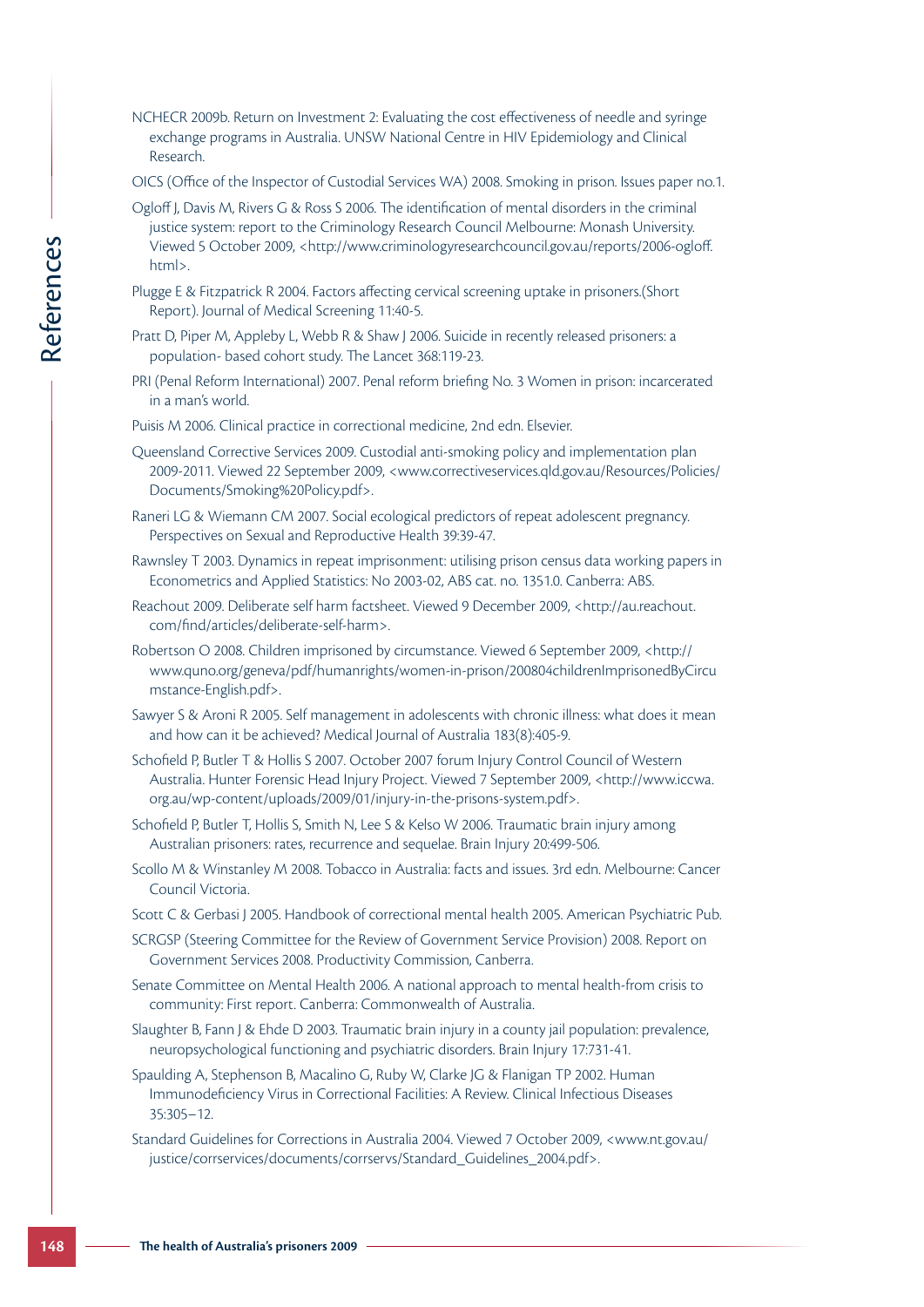- Stewart L, Henderson C, Hobbs M, Ridout S & Knuiman M 2004. Risk of death in prisoners after release from jail. Australian and New Zealand Journal of Public Health 28(1):32-6.
- Stockman D 2009. Smoking bans: officers want inside story. Canberra Times, 12 March.
- Sutton AJ, Gay NJ, Edmunds WJ & Gill ON 2008. Modelling alternative strategies for delivering hepatitis B vaccine in prisons: the impact on the vaccination coverage of the injecting drug user population. Epidemiology and Infection 136:1644-9.
- University of Melbourne (2007). Aboriginal Community Controlled Health Organisation (ACCHO) Viewed December 2009, <www.atns.net.au/subcategory.asp?subcategoryID=109>
- UNSW (University of New South Wales) 2009. A multi-component intervention for smoking cessation among Australian male prison inmates. Viewed 22 September 2009, <www.sphcm. med.unsw.edu.au/SPHCMWeb.nsf/page/ProjInmates>.
- UNODC (United Nations Office on Drugs and Crime) 2007. Handbook on female offenders and the management of women's prisons (draft).
- US Census Bureau 2005. 2005 Census of State and Federal Adult Correctional Facilities. U.S Department of Justice Bureau of Justice Statistics and U.S Department of Commerce.
- Velamuri, M. and S. Stillman (2007). Longitudinal evidence of the impact of incarceration on labour market outcomes and general well-being. HILDA Survey Research Conference, University of Melbourne, Melbourne Institute of Applied Economic and Social Research.
- Verneuil L, Vidal J-S, Ze Bekolo R, Vabret A, Petitjean J, Leclercq R et al. 2009. Prevalence and risk factors of the whole spectrum of sexually transmitted diseases in male incoming prisoners in France. European Journal of Clinical Microbiology & Infectious Diseases 28:409-13.
- Vescio M, Longo B, Babudieri S, Starnini G, Carbonara S, Rezza G et al. 2008. Correlates of hepatitis C virus seropositivity in prison inmates: a meta-analysis. Journal of Epidemiology and Community Health 62:305-13.
- Vlahov D & Putnam S 2006. From corrections to communities as an HIV priority. Journal of Urban Health 83:339-48.
- Wade J, Andrews J, Kinner SA, Forsyth S & Russell G 2009. Identifying deaths among ex-prisoners: How comprehensive is the National Coroners Information System? Paper presented at the 2009 Public Health Association of Australia Annual Conference, Canberra, 28-30 Sep 2009.
- Weinbaum C, Sabin K & Santibanez S 2005. Hepatitis B, hepatitis C, and HIV in correctional populations: a review of epidemiology and prevention. AIDS 19(Suppl 3):S41-6.
- WHO (World Health Organization)1999. Definition, diagnosis and classification of diabetes mellitus and its complications. Part 1: Diagnosis and classification of diabetes mellitus. Geneva: Department of Noncommunicable Disease Surveillance, WHO.
- **The Health Organisation (ACCHO)**<br> **The prisubcategory ID**=109><br> **The mean intervention for smoking**<br>
22 September 2009, <www.sphorn.<br>
Handbook on female offenders and<br>
thult Correctional Facilities. U.S<br> **The cural Confer** WHO 2008. WHO Conference on women's health in prison. Correcting gender inequities in prison health Consultative document for discussion at the WHO International conference on prison health - Kyiv, Ukraine 13 November 2008. Viewed 6 September 2009, <www.euro.who.int/ Document/HIPP/prison\_gender\_inequities.pdf>.
- WHO 2009. Health in Prisons Factsheet. Viewed 16 November 2009, <www.euro.who.int/ Document/HIPP/HIP\_Factsheet.pdf>.
- Wilper A, Woolhandler S, Boyd JW, Lasser K, McCormick D, Bor D et al. 2009. The health and health care of US prisoners: results of a nationwide survey. American Journal of Public Health 99:666-72.
- Zoia, D 2005. Women and healthcare in prison: An overview of the experiences of imprisoned women in Italy, International Journal of Prisoner Health 1(2-4):117-126.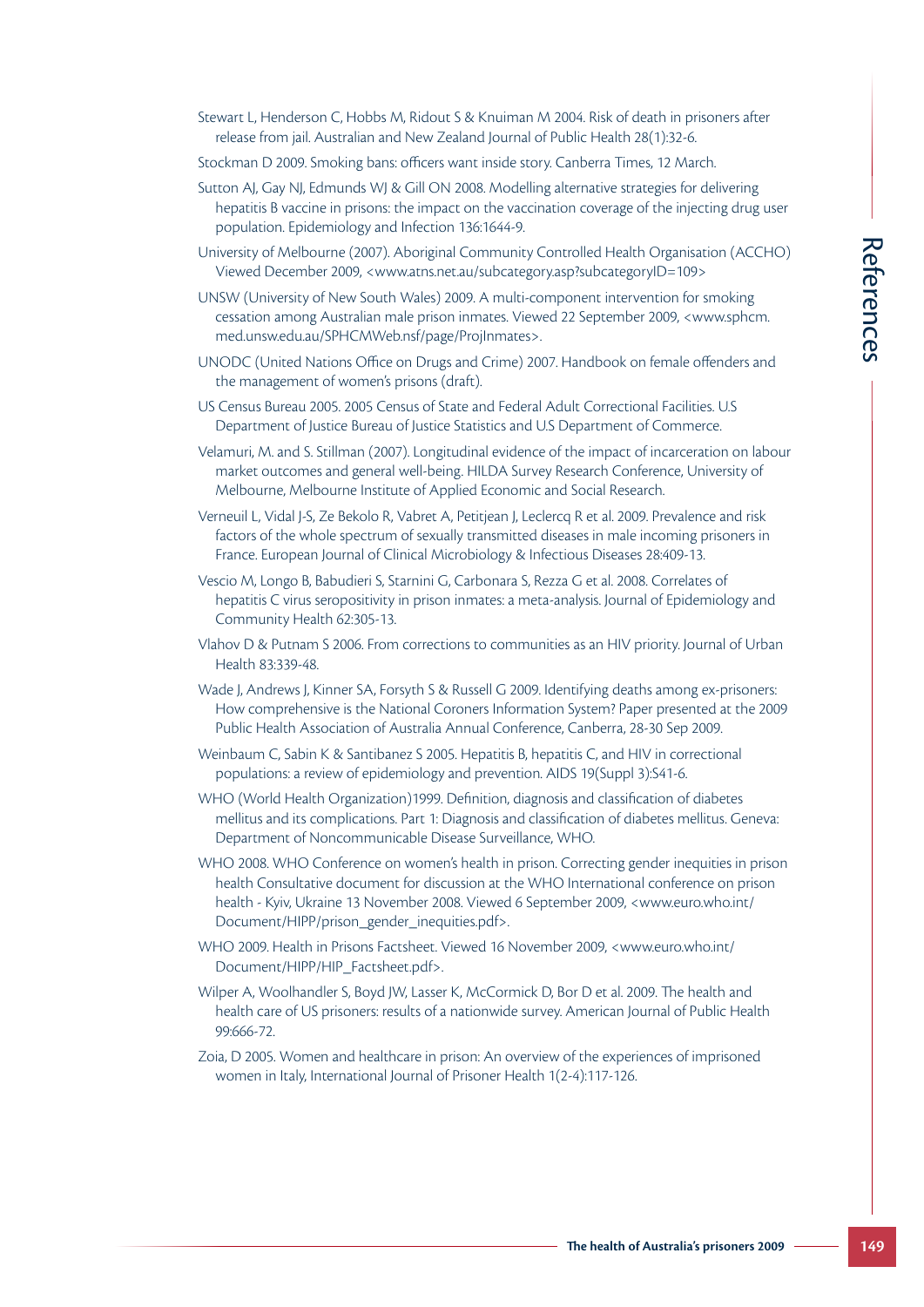## List of tables

| Table 1.1         | Jurisdiction participation in the Census, by category, 2009 11                                                                     |
|-------------------|------------------------------------------------------------------------------------------------------------------------------------|
| Table 2.1         | Availability of condoms in Australian prisons, by state and territory, 2009  16                                                    |
| Table 2.2         | Number of prisoners in custody at 30 June 2009, by state and territory 17                                                          |
| Table 2.3         | Characteristics of prison entrants, by state and territory, 2009  18                                                               |
| Table 2.4         | Prison entrants and prisoners in custody, by sex, age group and                                                                    |
| Table 2.5         | Prisoner entrants and prisoners in custody, country of birth and main                                                              |
| Table 2.6         |                                                                                                                                    |
| Table 2.7         | Prison entrants, highest level of completed schooling by non-school                                                                |
| Table 3.1         | Prison entrants, ever told they have a mental illness and current<br>medication, by sex, age group and Indigenous status, 2009  26 |
| Table 3.2         | Prison entrants, level of psychological distress by age group, 2009  28                                                            |
| Table 3.3         | Prison entrants, distress related to current incarceration, by sex, age group                                                      |
| Table 3.4         | Prison entrants, self-harm history and recent thoughts, by sex, age group                                                          |
| Table 3.5         | Prison entrants' head injury, by sex, age group and Indigenous status,                                                             |
| Table 3.6         | Proportion of prison entrants testing positive for hepatitis C antibody, by                                                        |
| Table 3.7         | Proportion of prison entrants testing positive for hepatitis C antibody, by                                                        |
| Table 3.8         | Proportion of prison entrants testing positive for hepatitis C antibody, by                                                        |
| Table 3.9         | Proportion of prison entrants testing positive for hepatitis B core                                                                |
| <b>Table 3.10</b> | Prison entrants with current chronic conditions, 2009 40                                                                           |
| <b>Table 3.11</b> | Prison entrants' history of asthma, by sex, age group and Indigenous                                                               |
| <b>Table 3.12</b> | Prison entrants' history of arthritis, by sex, age group and Indigenous                                                            |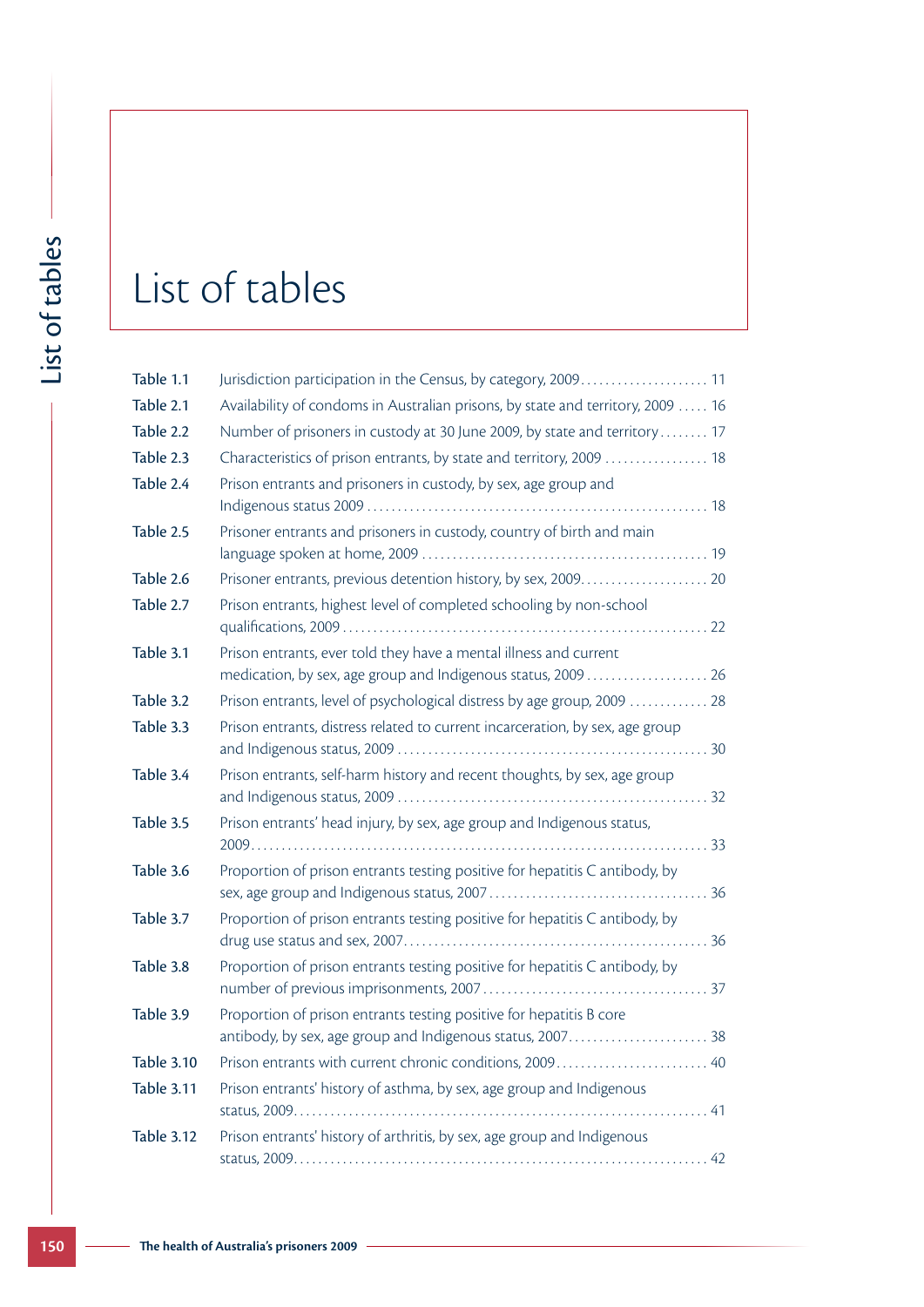| t      |
|--------|
| f<br>٢ |
|        |
|        |
| ١      |
| ٢      |
|        |
|        |
|        |
| ť      |

| <b>Table 3.13</b> | Proportion of female prison entrants who report that they have had a<br>cervical screening in the last two years, by Indigenous status, 2009 47  |                          |
|-------------------|--------------------------------------------------------------------------------------------------------------------------------------------------|--------------------------|
| Table 5.1         | Prison entrants, smoking status by sex, age group and Indigenous status,                                                                         |                          |
| Table 5.2         | Prison entrants, risk of alcohol-related harm, by sex, age group and                                                                             |                          |
|                   |                                                                                                                                                  |                          |
| Table 5.3         | Prison entrants, illicit drug use in last 12 months by sex, age group and                                                                        | 151                      |
| Table 5.4         | Number and proportion of prison entrants who used substances for<br>non-medical purposes in the last 12 months, 2009 59                          | $\overline{a}$<br>tables |
| Table 5.5         |                                                                                                                                                  |                          |
| Table 5.6         | Prison entrants, types of drugs used by age group, 2009  61                                                                                      |                          |
| Table 5.7         | Prison entrants illicit drug use, by drug type and Indigenous status, 2009 61                                                                    |                          |
| Table 5.8         | Prison entrants injecting drug status, by sex, age group and Indigenous                                                                          |                          |
| Table 5.9         | Prison entrants who reported that they have shared injecting equipment                                                                           |                          |
|                   |                                                                                                                                                  |                          |
| <b>Table 5.10</b> | Condom use with casual sex partner(s) in the last month, by IDU, 2007 64                                                                         |                          |
| Table 5.11        | Number and proportion of prison entrants who reported that they had                                                                              |                          |
|                   | consulted a health professional in the last 12 months, in the community                                                                          |                          |
| <b>Table 5.12</b> | Number and proportion of prison entrants who reported that they had                                                                              |                          |
|                   | consulted a health professional in the last 12 months, in the community                                                                          |                          |
|                   |                                                                                                                                                  |                          |
| <b>Table 5.13</b> | Number and proportion of prison entrants who reported that they had                                                                              |                          |
|                   | consulted a health professional in the last 12 months, in the community<br>and in prison, by health professional and Indigenous status, 2009. 67 |                          |
| Table 5.14        | Prison entrants who reported that in the last 12 months they needed to                                                                           |                          |
|                   | see a health professional in the community and in prison but did not, by                                                                         |                          |
|                   |                                                                                                                                                  |                          |
| <b>Table 5.15</b> | Prison entrants who reported that in the last 12 months they needed<br>to see a health professional in the community but did not, by health      |                          |
|                   |                                                                                                                                                  |                          |
| <b>Table 5.16</b> | Number and proportion of prison entrants who reported that in the                                                                                |                          |
|                   | last 12 months they had not consulted a health professional in the                                                                               |                          |
|                   |                                                                                                                                                  |                          |
| Table 6.1         | Prison entrants, referral to prison mental health service by sex, age group                                                                      |                          |
| Table 6.2         | Prisoners in custody visiting the prison clinic, by sex, age group and                                                                           |                          |
| Table 6.3         |                                                                                                                                                  |                          |
| Table 6.4         | Prisoners using the prison clinic during the Census week, by number of                                                                           |                          |
|                   |                                                                                                                                                  |                          |
| Table 6.5         | Clinic visits, initiated by staff or prisoners, by sex, age group and                                                                            |                          |
|                   |                                                                                                                                                  |                          |
|                   |                                                                                                                                                  |                          |
|                   |                                                                                                                                                  |                          |
|                   | The health of Australia's prisoners 2009 –                                                                                                       | 151                      |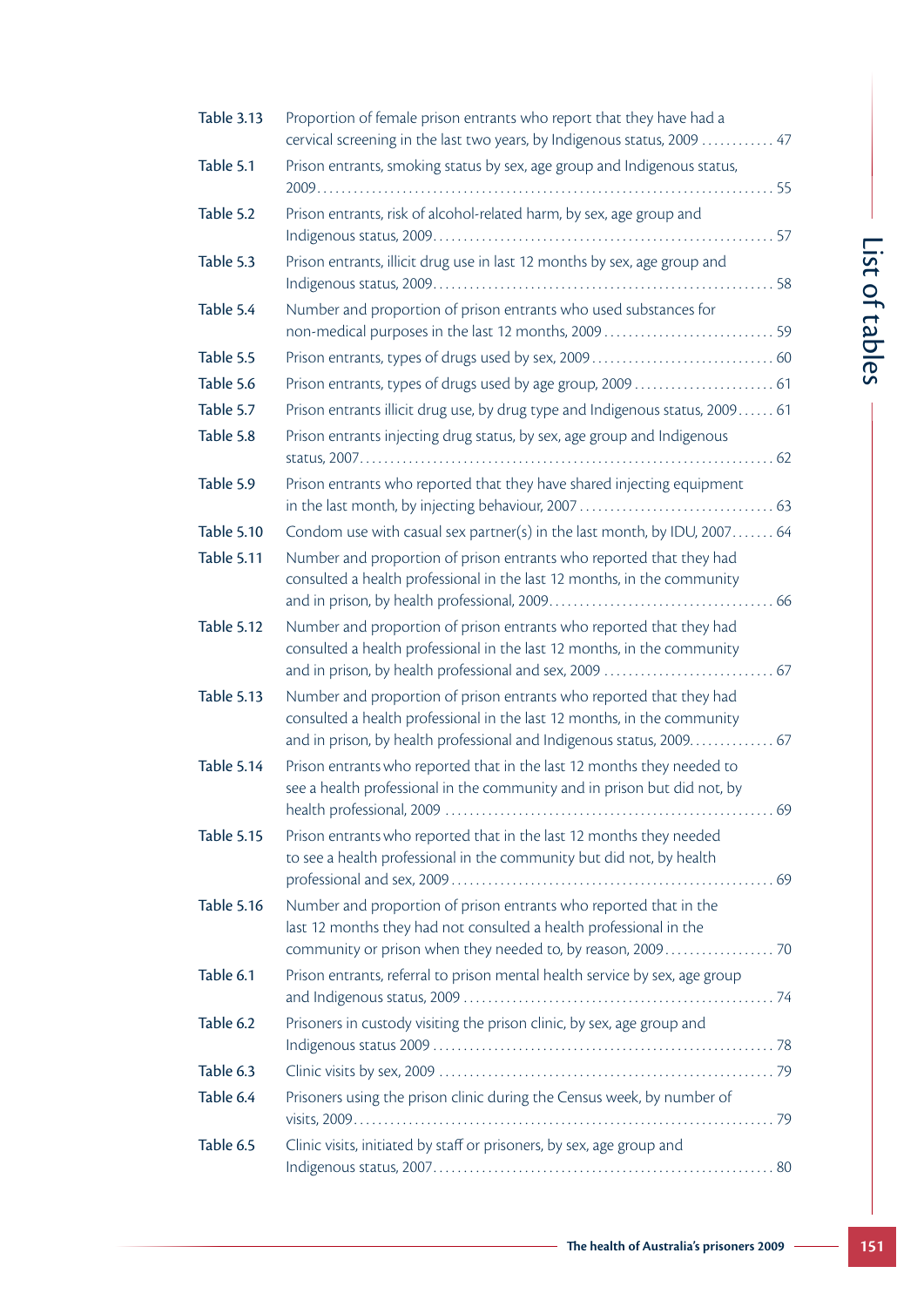|                | Table 6.6         |                                                                                                                                           |
|----------------|-------------------|-------------------------------------------------------------------------------------------------------------------------------------------|
|                | Table 6.7         |                                                                                                                                           |
|                | Table 6.8         | Prison clinic visits, number of problems managed per visit, by age group,                                                                 |
|                | Table 6.9         | Problems managed in clinic visits, by type of problem and sex, 2009. 85                                                                   |
|                | <b>Table 6.10</b> | Problems managed in prison clinics, by type of problem and age group,                                                                     |
| List of tables | Table 6.11        | Availability of opioid substitution treatment in Australian prisons, states                                                               |
|                | <b>Table 6.12</b> | Prison entrants, opioid pharmacotherapy treatment history, 2009 88                                                                        |
|                | <b>Table 6.13</b> | Prisoners on opioid pharmacotherapy treatment by program and sex,                                                                         |
|                | Table 6.14        | Prisoners in custody taking medication, by sex, 2009  89                                                                                  |
|                | <b>Table 6.15</b> | Number and proportion of prescribed medications administered during                                                                       |
|                | <b>Table 6.16</b> | Number and proportion of repeat medications administered during the                                                                       |
|                | <b>Table 6.17</b> | Prisoners in custody taking selected prescribed medications, by sex, 2009 92                                                              |
|                | <b>Table 6.18</b> | Prisoners in custody taking selected prescribed medications, by age                                                                       |
|                | <b>Table 6.19</b> | Prisoners in custody taking selected prescribed medications, by                                                                           |
|                | Table 6.20        | Prisoners in custody taking mental health related medication, by                                                                          |
|                | Table 6.21        | Prisoners in custody taking mental health related medication, by<br>medication type, age group and Indigenous status, 2009  95            |
|                | Table 7.1         | Prisoners, head injury by sex, Australia (entrants) and New Zealand                                                                       |
|                | Table 7.2         | Chronic conditions in prison entrants (2009) and the general Australian                                                                   |
|                | Table 7.3         | Chronic conditions in prisoners in Australia and internationally (per cent)  103                                                          |
|                | Table 7.4         | Proportion of female prison entrants (2009) and female general<br>population (2006–07) who report that they have had a cervical screening |
|                | Table 7.5         | Use of illicit drugs during the last 12 months, prison entrants and the                                                                   |
|                |                   |                                                                                                                                           |
| 152            |                   | The health of Australia's prisoners 2009                                                                                                  |